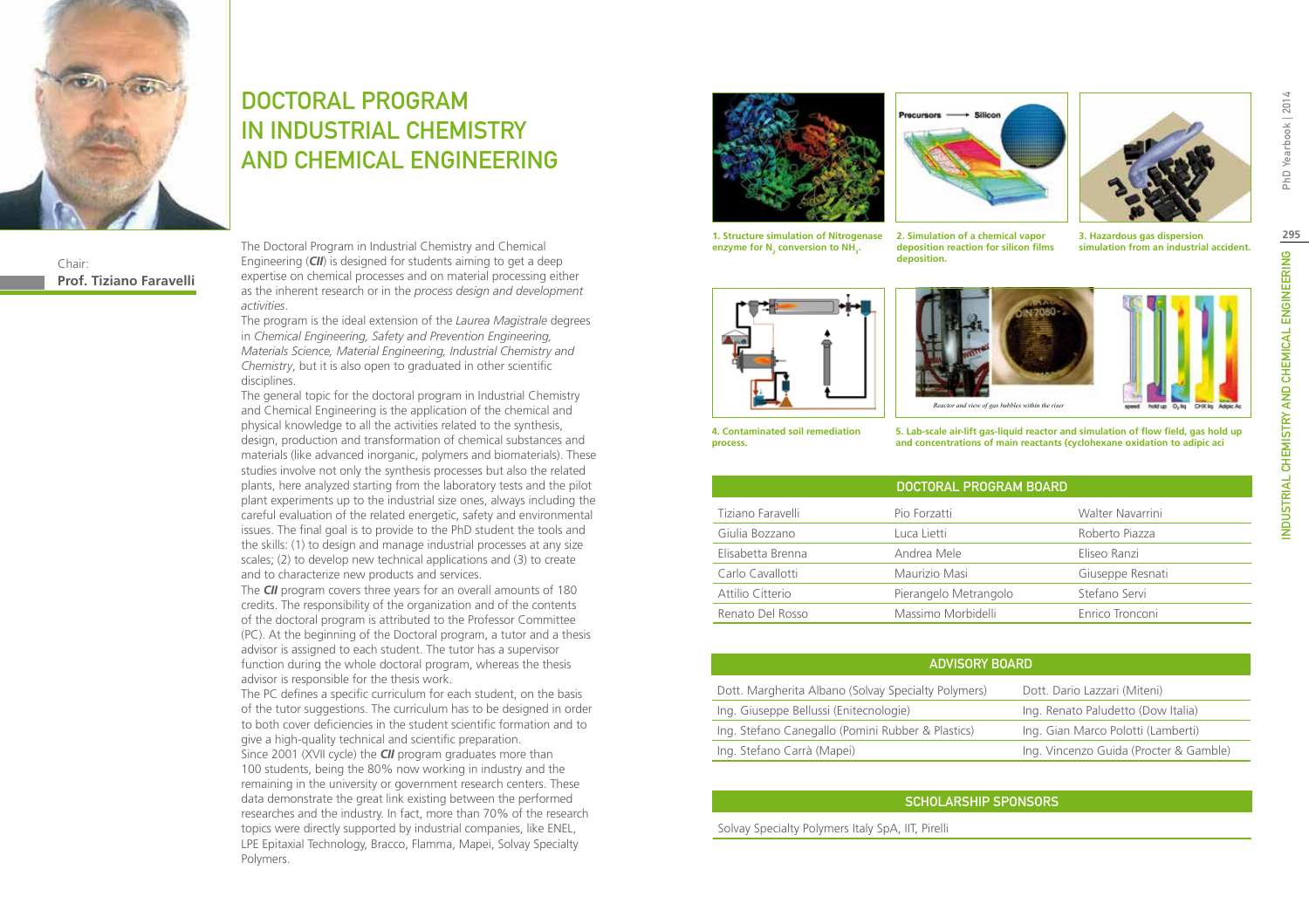# Modeling, Simulation and Experimental Investigations of Dual-Reflux Pressure Swing Adsorption Process

**Bhatt Tushar Shankarlal -** Supervisors: **Prof. M. Morbidelli; Prof. G. Storti**

Pressure swing adsorption *(PSA)* is widely used for the separation and/or purification gaseous mixtures. Its popular industrial applications include hydrocarbon separation, hydrogen purification and air drying/ separation. For processing binary feed gas mixtures, *PSA* systems can be categorized as: (i) stripping, (ii) rectifying and (iii) dual-reflux. The purity of Heavy product *(A)* is thermodynamically constrained in stripping *PSA* whereas, rectifying *PSA* systems have thermodynamic constraint on the purity of light product *(B)*. In contrast, the purity of both products is thermodynamically unconstrained in dual-reflux pressure swing adsorption *(DR-PSA)*: consequently, *DR-PSA* processes are capable of achieving complete separation of binary feed gas mixture. A typical *DR-PSA* unit comprises of a combined two-bed system with feed injection position  $(Z_\rho^{})$ along the axis of the column. Depending on the column operating pressure (high,  $P_{\mu}$ , or low,  $P_{L}$ ) to which the feed is supplied and the type of gas (*A* or *B*) used for pressure swing, different cycle configurations can be identified, such as: *DR-PL-A*: Feed to  $P_{\iota}$  and pressure swing with *A*; *DR-PH-A*: Feed to *P<sub>u</sub>* and pressure swing with *A*; etc. Literature survey revealed

that *DR-PSA* is recent and intriguing technology, therefore, on the design parameters was in this PhD activity, my aim was to dwell further on *DR-PSA* process via mathematical modeling, detailed simulation and experimental investigations.

#### **Mathematical modeling:**

Modeling approach via equilibrium theory offers basic insight into the system behavior. Based on equilibrium theory, a numerical code in Matlab® was developed for calculating the evolution of wave profiles inside the column in *DR-PH-A* configuration. On the basis of this mathematical model, an optimal design procedure for *DR-PH-A* units was proposed. 3 parameters were identified as key to the effective design:  $Z_{\mu\nu}^{\phantom{\dag}}$ capacity ratio of the *purge* step (ℂ) and light recycle ratio. An algebraic expression to compute each. At cyclic steady-state optimal value of feed position  $(Z<sub>for</sub>)$ , that assures complete separation and full adsorbent utilization, was evaluated:

 $Z_{F,opt} = \left[\mathbb{H}\left(\frac{\mathbb{Y}(y^*)}{\beta}\right)^2 + (\mathbb{P})^{1/\beta}\right]^{-1}$ 

A region of complete separation was also found inside Z<sub>c</sub>- **C** plane: it has triangular shape and has been called 'Triangular Operating Zone' (Fig. 1). Additionally, the effect of different process parameters: adsorbent selectivity, feed

composition and pressure ratio; investigated.

**Detailed simulations:** For simulating realistic *DR-PSA* process scenarios; detailed modeling approach is required that accounts for: nonlinear adsorption equilibrium along with pressure drop and temperature effects. Since none of the literatures aimed to validate the predictions of a detailed mathematical model of the *DR-PSA* process against some dedicated experimental data, a model for the detailed simulation of *DR-PL-A* process (Fig. 2) was developed in Aspen Adsim®. To validate the model, 19 experimental runs reported in literature considering the separation of  $N_2$ - $C_2H_6$  were simulated for 1500-3000 cycles *(CSS)*, model predictions were found to be in good agreement with experimental results (in terms of product purity and -1 recovery values). Simulation and reported experimental trends obtained by analyzing the effect of operating parameters (feed composition, feed/purge step time, heavy product and light reflux flowrate) on process performance are also comparable. Additional simulations were performed to assess the effect of changing  $Z_c$ on process performance.



**1. Qualitative representation of 'Triangular Operating Zone'** *(checkered region)*

#### **Experimental investigations:**

A lab-scale *DR-PSA* process unit (Fig. 3) was built and tested for concentrating dilute gaseous feed of *CH<sub>4</sub>* in N<sub>2</sub>. An intricate 4-step *DR-PH-A* cycle was employed. 9 experiments were performed for 200-500 cycles each, which revealed that the change in: heavy product flowrate, blowdown/ pressurization and feed/purge time, did not have significant effect on process performance (in terms of product purity and recovery values). However, the process performance was found to be quite sensitive to change in light reflux flowrate. In these runs, the process unit was able to concentrate 5% CH<sub>4</sub> to an average of over 55% using moderate pressure ratios of 4. Additionally, the Aspen Adsim® model mentioned above was employed for detailed simulation of these experiments. At *CSS*, model predictions were found to be in good agreement with experimental results. The simulation and experimental trends obtained by analyzing the effect of operating parameters on process performance were also comparable. Overall, the model exhibited reliability and



**2. Schematic representation of** *DR-PL-A* **process simulation flowsheet**



**3. Simplified schematic of lab-scale experimental setup depicting: adsorption beds, solenoid valves, flowmeter/ flowrate controllers, diaphragm pump, thermocouples, pressure transducers, input and output streams**

versatility, thereby serving as an effective tool for process design, cost diminution of laboratory and/or plant trails, and enhanced process understanding.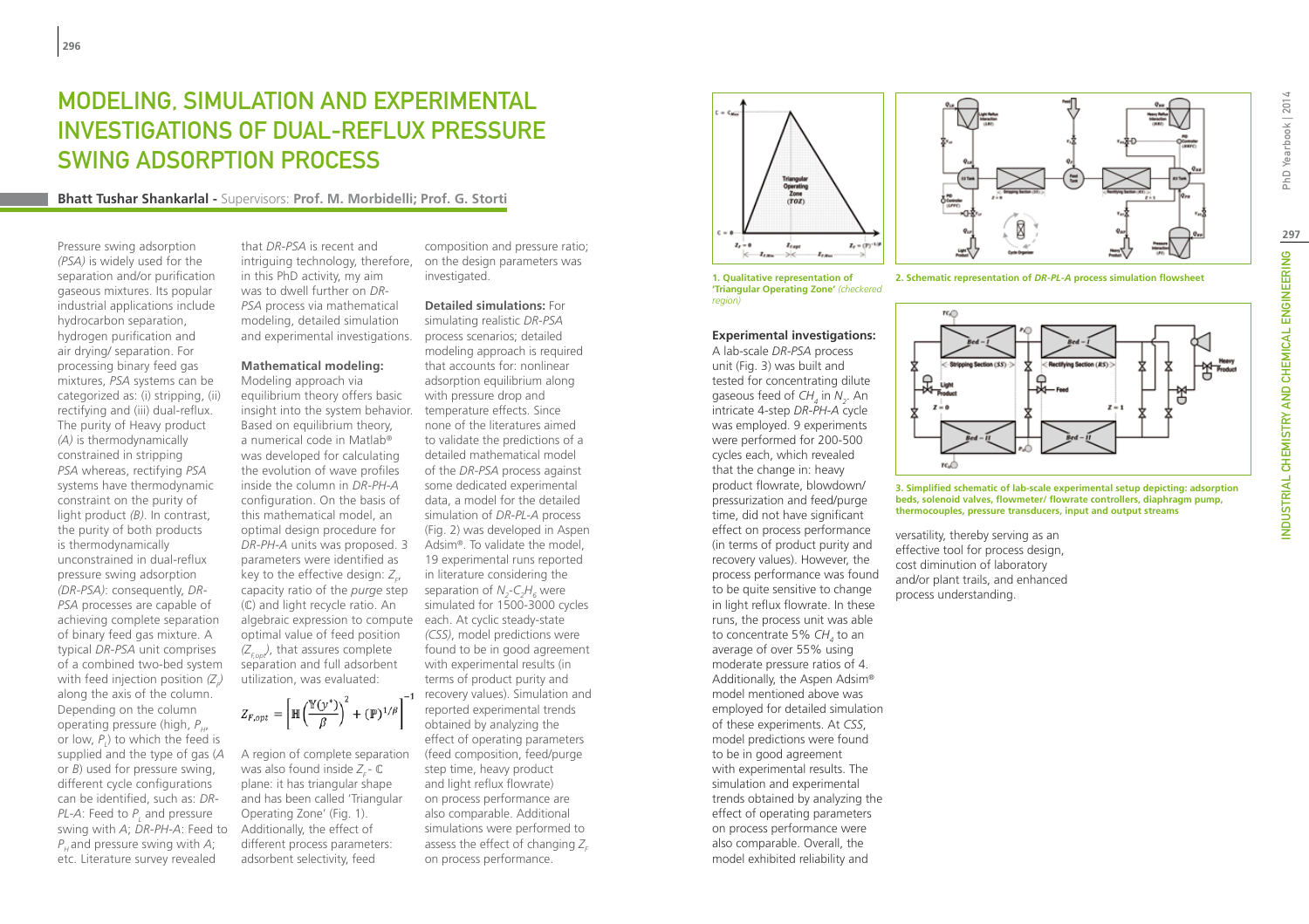### Biocatalytic production of chiral amines

### **Lorenzo Cerioli -** Supervisor: **Prof. Stefano Servi**

Biocatalysis is the science that studies the use of natural catalysts, e.g. enzymes, to catalyze chemical reactions. Thanks to their characteristics of chemo-, enantio- and diastereoselectivity these types of catalysts, can often allow the synthesis of products not available or not obtainable in an efficient way with common approaches used in classical chemistry. Nowadays numerous biocatalytic processes for the production of fine chemicals are successfully adopted by industry. Biocatalysis is one of the starting points for the development of an environmentally sustainable chemical industry.

A very important part of pharmaceutical, chemical and agrochemical industry is constituted by chiral amines and amino acids. They play key roles in the preparation of biologically active molecules and in the resolution of chiral acids. The stereoselective production of amines can be accomplished both by chemical and biocatalytic synthesis. A lot of effort have been done to develop an efficient chemical asymmetric synthesis, but this still remains a challenge. Harsh reaction conditions, insufficient stereoselectivity for the pharmaceutical use and the presence of toxic or environmentally problematic transition metals are severe

drawbacks of the conventional chemical approach. Because of their high stereoselectivity and the possibility to carry out the reactions in mild conditions, biocatalysts are gaining consideration as a valuable alternative to the standard chemical synthesis. Different enzymes belonging to the families of hydrolases, oxidoreductases, and transaminases have been reported to be used in the production of chiral amines. During my PhD I focused my attention on two projects regarding the production of enantiopure amines; the former has been oriented on the production of a novel ω-transaminase, the latter one was a study of dynamic kinetic resolution and its applications.

#### **Project 1**

ω-Transaminases play a central role in the biocatalytic preparation of enantiopure amines for their generally high turnover rate, great stability, broad substrate specificity and no requirement of external cofactors.

In this study we expressed a putative transaminase identified in the genome of the bacteria *Halomonas elongata*: this is a moderate halophile which evolved an organic-osmolyte strategy to overcome the high osmotic pressure of its natural

environment.

The *spuC* gene was identified. cloned into the vector *pRSET B*, expressed in *E. coli* BL21(DE3) and purified by metal affinity chromatography. The enzyme was characterized at different temperatures, pH and salt concentrations and in the presence of different cosolvents and additives. The best operating conditions were found at pH 8-9 and 45 °C. High salts concentrations and the presence of cosolvents decreased the enzymatic activity but showed almost no effect on the stability of the enzyme. The substrate specificity of the transaminase was studied against a library of amino donors and amino acceptors. High enantioselectivity, large substrate spectra and stability in organic solvents make this enzyme a highly suitable catalyst for biotechnological applications in the production of chiral amines. Moreover, its acceptance of isopropylamine as amino donor is an advantage in asymmetric synthesis and a cost-effective benefit for industrial applications. The uncommon ability to accept α,α'-dihydroxyketones as amino acceptors looks promising for the application in the synthesis of chiral amino alcohols. Future work will involve studies on the enzyme activity in organic solvents and applications in

the production of chiral amino alcohols.

#### **Project 2**

Non-proteinogenic α-amino acids (AAs) are a group of required building blocks for the preparation of new bio active compounds and peptide mimetics.

Kinetic resolution of racemates is the most common method used for their production. The racemization of the undesired enantiomer, which is essential to preserve a high atom efficiency, could be done in a separate step, increasing however the complexity of the process, or *in situ* which is by far a more efficient procedure. The racemization catalyst can be a base, a transition metal catalyst or an enzyme.

Dynamic kinetic resolution (DKR) is a method in which a resolution process is coupled with an *in situ* racemization of the unconverted enantiomer. This approach presents many advantages by bypassing the tedious recycling steps of the undesired remaining enantiomer and increasing the enantiospecificity of the process. The combination of the enzymatic resolving step with a base catalyzed racemization is a better alternative with respect to transition metals catalyzed reactions, but the substrate has to be racemized by the base while the product conditions.

Compounds with these properties are hydantoines, oxazolones and thioesters from which the corresponding  $\alpha$ -AA can be obtained by enzyme catalyzed hydrolysis while the base catalyzed racemization



**1. Deracemization of** *N***-Boc-amino acid-thioesters with subtilisin.**

should not racemyze in the same compounds with a lower proton occurs only on the substrates and not on the products. In this study we have deal with the set up and optimization of a DKR process for the production of enantiopure amino acids derivates. This process consists of an *in-situ* chemical racemization coupled with an enzymatic hydrolysis (Figure 1). We carried out substrate and reaction engineering achieving a general protocol for the DKR of α-AA-derivatives of different nature. The general procedure provided selectively the hydrolyzed L-*N*-Boc-α-AA starting from the L-*N*-Boc-α-AAthioester of the racemate while the D-thioester was continuously racemized by an organic base. The reaction medium for the α-AA-derivatives with an aromatic ring bound directly to the α-carbon was a biphasic (water/MTBE) system. For these substrates the catalyst was a protease soluble subtilisin and the racemization was due to the base trioctylamine. For acidity on the  $\alpha$ -carbon the racemization was carried out with a stronger base such as 1,8-diazabicyclo[5.4.0]undec-7 ene in *t*-butanol. The hydrolysis in this case was performed by exploiting the catalytic activity of CLEA-subtilisin which was

completely stable in organic solvents and in the presence of the base. The CLEA-subtilisin is a cross-linked version of the enzyme and can be easily recovered and recycled. In all cases the absence of racemization on the product of hydrolysis (L-*N*-Boc-α-amino acid) in presence of the base was confirmed. All reactions occur with very high isolated ees and yields.

Enzyme-catalyzed ammoniolysis and aminolysis reactions with complete deracemization of the racemate and amide formation were equally effective when the process was carried out in presence of an amine as nucleophile. In these cases the corresponding L-amides were obtained with excellent enantiomeric purity; all above 98% ee and in good yields.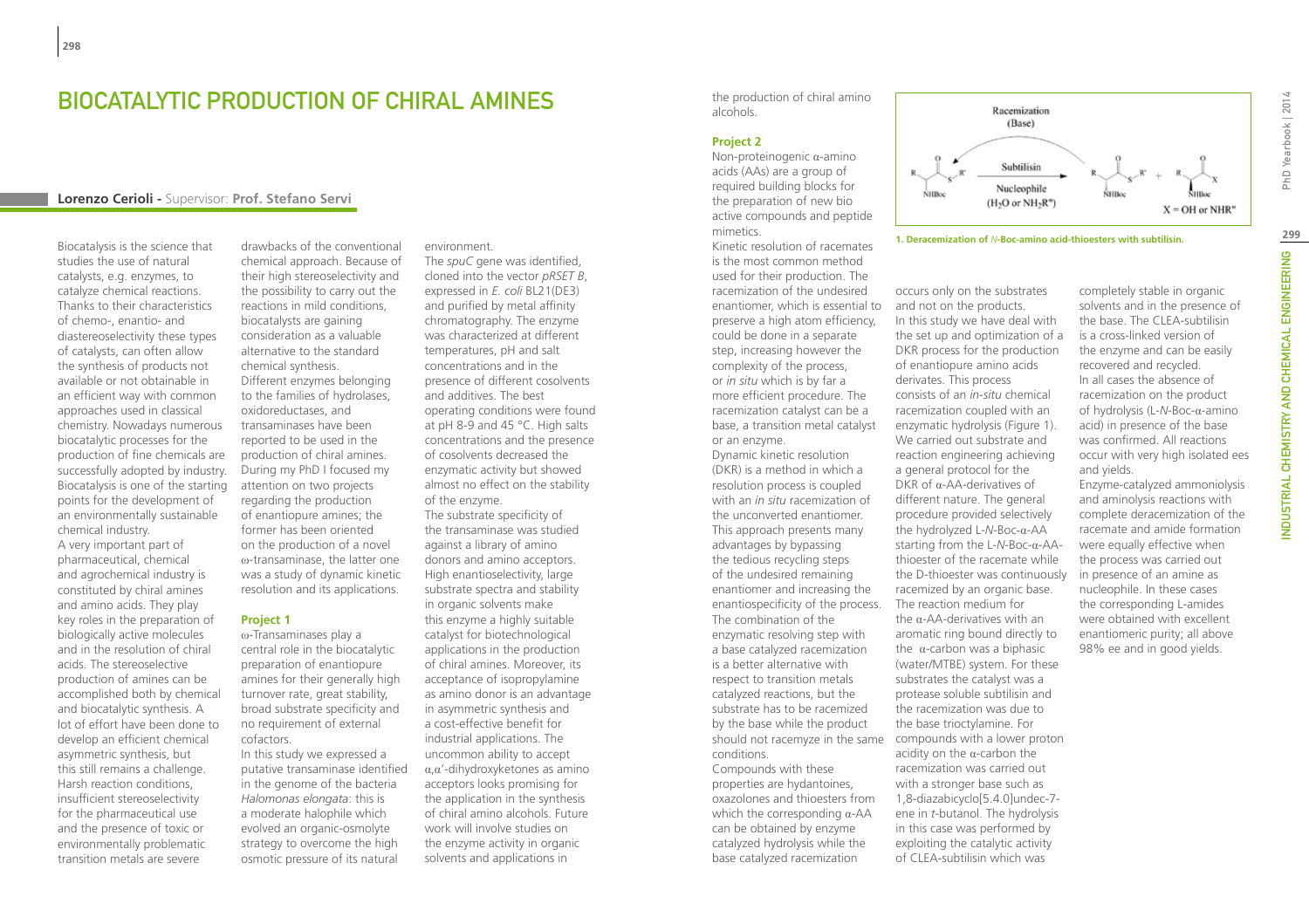# Synthesis and structural characterization of new halogenated supramolecular materials for advanced applications

**Luca Colombo -** Supervisor: **Dott. Giancarlo Terraneo**

In this thesis work, starting from the hypothesis that the cooperation between different interactions can help in crystal engineering for the construction of materials with new properties and applications, the possible cooperation between halogen bonding (XB) and other supramolecular interactions, namely hydrogen bond (HB) and coordination bond (CB), for the synthesis of purely organic and metal-organic frameworks has been investigated. Three new ligand molecules possessing suitable chemical and geometric features to be involved in HB, XB and CB have been designed and synthesized (Figure 1). Perfluoroiodinated aromatic rings have been selected as strong XB donor, while pyridyl rings have been chosen as hydrogen bond (HB) acceptor and for their ability to form strong coordination bonds (CBs).

In the first section the use of XB in to form SOFs with others a complementary and cooperative way with (HB) for the synthesis of new robust supramolecular organic frameworks (SOFs) is described. In order to break the self-complementarity of the ligands hydriodic acid has been selected as source of both protons, for the formation of HBs, In the second section, taking and iodide anions as good XB acceptors.

The efficacy of the proposed methodology has been proved by the obtainment of an open



1. Ligand synthesized and used in the thesis. a) Ligand R2. b) Ligand M2. c) **Ligand L1.**

SOF by self-assembly of ligand **R2** and hydriodic acid. Protons act as linear bidentate HB donors and iodides act as bidentate XB acceptors resulting in a 1:1 ligand/HI stoichiometry. Ligand **M2** has been then employed to further validate the proposed methodology and to investigate the effect that small variations can have on the final structure. By self-assembly of **M2** with HI several supramolecular isomers with different topologies have been obtained. Finally ligand **L1** was employed to investigate more in the detail the stability of the networks and the possibility halogenidric acids (HBr and HCl). Remarkably the connectivity observed in **RN1** is conserved in all the networks obtained with ligands **M2** and **L1**. The robustness of the obtained frameworks has been proved via SCSC guest exchange reactions. advantage of the strengthening of XB caused by the fluorination of the aromatic rings, the cooperation between XB and CB has been exploited in

the synthesis of fluorinated coordination polymers (CPs). Self assembly of ligand **R2** with copper chloride resulted in the formation of the coordination polymer [Cu(**R2**)(Cl)<sub>2</sub>]<sub>n</sub> (**F1a**) as n violet crystals. Compound **F1a** is made out of 1D coordination chains arising from the alternation of copper cations and ligand molecules. The metal centres adopt a square planar geometry and the four coordination positions are occupied by two pyridyl groups belonging to two different ligands and two chloride anions in a *trans* arrangement, while an unsaturated coordination site remains available on the apical position. Each of the two chloride ions coordinated to the metal centre is involved in XB with the iodine of one fluorinated ring belonging to a ligand of an adjacent chain, in this way 2D layers are formed. Despite no free volume is present in the network, the new CP exhibits selective and reversible vapour absorption properties that come with a strong vapochromic effect (Table 1). The vapour absorption is driven by the

presence of the unsaturated copper centers that can coordinate a molecule on the free apical coordination position.

is exploited to allow the entrance of the guest molecules. Finally the new CP exhibits strong mechanochromic behaviour.

| <b>SOLVENT</b> | <b>ABSORPTION</b> | <b>NEW COLOUR</b>        | <b>TIME SCALE</b> |
|----------------|-------------------|--------------------------|-------------------|
| Water          | No                |                          |                   |
| <b>MeOH</b>    | Yes               | light blue               | hours             |
| <b>EtOH</b>    | <b>No</b>         |                          |                   |
| 1-PrOH         | No                | $\overline{\phantom{0}}$ |                   |
| CH3CN          | Yes               | light blue               | seconds           |
| Acetone        | Yes               | light blue               | minutes           |
| <b>AcOEt</b>   | Yes               | blue                     | hours/days        |
| 1,4-dioxane    | No                |                          |                   |

**Table 1. Vapochromic behaviour of F1a.**



**2. Scheme of the thesis development. Three new ligands were synthesized (left top corner) and self-assembled with halogenidric acids to obtain purely organic frameworks (right) and with copper chloride to obtain coordination polymers (left bottom corner).**

As demonstrated by structure solution of the adducts with methanol and ethyl acetate from powder X-ray diffraction data, absorption occurs through intercalation of the guest molecules between the layers. Remarkably these layers are not destroyed by the absorption of vapours, but the flexibility of XB

In conclusion this thesis demonstrates the possibility and the advantages to use XB in cooperation with HB and CB in crystal engineering. Starting from new ligands able to be involved simultaneously in different interactions two smart approaches for the synthesis of purely organic and metal-organic frameworks have been proposed and their efficacy demonstrated. Cooperation and complementarity between HB and XB allowed for the synthesis of several open SOFs. The combination of pyridines and iodotetrafluorophenyl rings in the same scaffold, along with the coordination of HI may develop as a general strategy for the orthogonal self-assembly of new supramolecular co-polymers that can be tuned by various external stimuli through addressing HB and XB separately. Cooperation between XB and CB allowed for the synthesis of a fluorinated CP showing selective and reversible vapochromism, a dynamic breathing behaviour, mechanochromism, and superhydrophobicity. The proposed methodology, which exploits the fluorinated part of the ligand in the network construction, paves the way towards a new class of fluorinated metal-organic frameworks.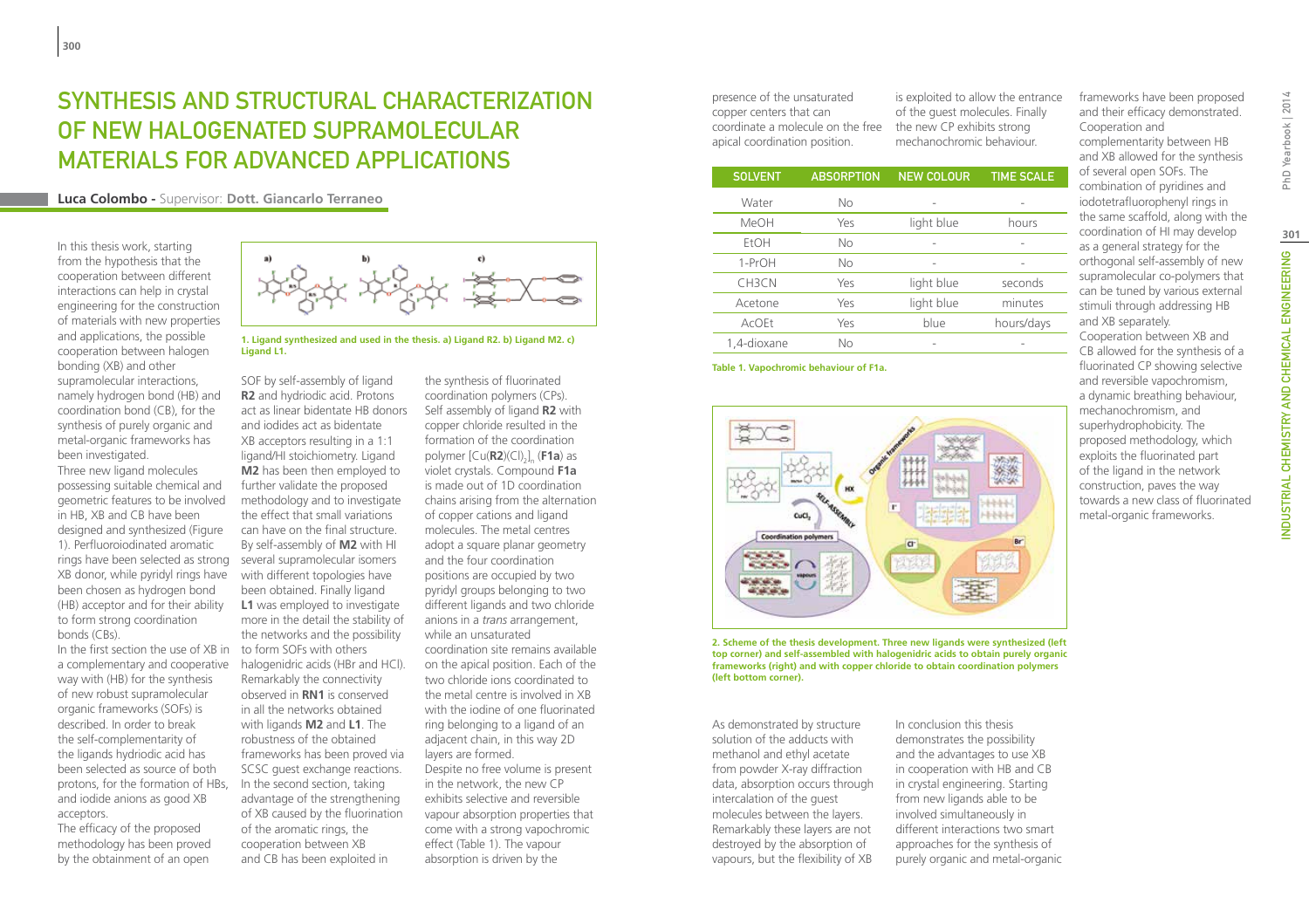# ELECTRONIC NOSES FOR AIR QUALITY MONITORING: DEVELOPMENT AND TESTS

#### **Licinia Giovanna Dentoni -** Supervisor: **Prof. Selena Sironi**

During the last decades several studies have proven that air quality may affect human health. For this reason, several studies have been carried out in order to evaluate different methodologies to monitor air quality and to improve it, by reducing pollutant emissions. Historically, the first studies focused on outdoor air quality, as it was perceived as more polluted and potentially toxic. In more recent years, the air quality problem involved also indoor air quality: given that, in general, people spend the majority of their time indoor, the quality of indoor air is important, as well. Among other air pollutants, also odour is considered as a factor that may affect air quality. Especially regarding indoor air quality, among all possible types of pollution, olfactory annoyance has been considered as one of the causes of different symptoms of the Sick Building Syndrome. The research conducted during this 3-years PhD focused on different aspects of air quality monitoring: the monitoring at receptors, the emission monitoring and the monitoring of indoor air quality. More in detail, different instrument have been developed and tested in order to obtain electronic noses for odour monitoring at receptors, for odour monitoring at emissions and for indoor odour monitoring. Since the first

instrument developed mainly for laboratory use (EOS 835), during the last years an innovative electronic nose was realized (EOS considered as a reference for 507), designed with the aim of guaranteeing better performance The results prove some solid (at in the field under variable meteorological conditions and with diluted odours. Moreover, an electronic nose for indoor air quality monitoring, the so called EOS 101, has been developed too.

The PhD project involved the development of different instruments specifically designed and set up for different applications: (i) environmental odour monitoring at receptors, (ii) odour monitoring at emissions and (iii) indoor odour monitoring.

The first part of the research involved the study and the development of a new electronic features with respect to other commercial electronic noses, specifically designed for outdoor applications.

A primary research step involved the optimization of the innovative regulation devices introduced in this new instrument. More in detail, this part of the research focused on the possibility to use a reference substance different form clean air (or "neutral" air), which is actually used in almost all commercial electronic

noses. Tests were performed in order to evaluate different pure substances that could be the EOS 507 electronic nose. room temperature) substances like Coumarin and Maltol to be suitable for this purpose, due to the sensors sensitivity and sensor response linearity towards these compounds.

nose, including several innovative most sensors have an analogous A second research step involved the in-depth study of the sensor responses towards changes in the humidity of the analysed air, with the aim of evaluating the possibility to compensate humidity variations by means of a specific algorithm rather than using a specific apparatus that physically changes the humidity content of the analyzed mixture, which entails an increase of the instrument complexity. The test results demonstrate that behaviour and that sensor resistance decreases when humidity content of the analysed air increases, as expected by theory. Two sensors present a different trend, that might be attributed to a different reaction path for the odorous compounds on the sensor. The next step provided to describe the sensor response trend in function of the sample humidity by a suitable adsorption model. Both the Langmuir adsorption model and an empirical model derived from

features, other studies were conducted in order to test the EOS 507 and maximize its performances in two different applications involving the continuous monitoring of odours at receptors or at emission, respectively. Laboratory tests conducted to optimize the electronic nose for odour monitoring at receptors involved the analysis of samples prepared using pure substances and they proved the new instrument to be able to discriminate the different odours being tested, and to estimate the information, meaning that the odour concentration of samples between about 50 ou<sub>E</sub>/m<sup>3</sup> and 300 ou $_{E}$ /m<sup>3</sup>, giving correlation indexes  $(R^2)$  of 0.99 and errors below 15%. Moreover, a field test, consisting in a 10-day monitoring of an area where different odour emitting plants are present, was then conducted to verify the effectiveness of the innovations introduced in the EOS 507 with respect to the EOS 835. The new electronic nose guarantees a better clustering of training data and, as a consequence, a more reliable classification of the perceived odours. Moreover, the EOS 507 electronic nose is more userfriendly, due to the presence of specific devices that reduce the need of operator actions. As far as the optimization of the EOS 507 for odour monitoring at emissions, the performed tests show that the EOS 507 is able to quantify the odour concentration of samples of pure compounds and of real samples. If opportunely

the scientific literature proved to be effective in describing such

trend accurately. Besides the optimization of the instrument technical

trained, the capability of the system to estimate the odour concentration turned out not to be influenced by the use of mixtures of different pure compounds in air instead of gaseous samples of pure compounds in air. Tests performed with real samples demonstrate that the system is capable to estimate the odour concentration with the same accuracy using only a training dataset obtained with samples belonging to the same olfactory class as the sample to be quantified, as well as using a "complete" dataset, which contains data relevant to different olfactory classes. This of course is an important use of one single "complete" dataset will be sufficient in order to quantify the odour concentration of the monitored emission during all the phases within a satisfying level. The error relevant to the odour concentration estimation of real samples is comprised between 2 and 37%. Future studies will be carried out in order to verify the electronic nose performances directly in the field. Moreover, the instrument will be tested with different samples, collected on

other odour sources, in order to evaluate its performances with different emissions. The last part of the research involved the study of a "simplified" instrument (EOS 101) meeting the requirements of reduced cost and dimension for indoor application. The laboratory tests conducted with 4 different typical indoor allowed the determination of a "threshold" value to optimize the instrument sensitivity by

making it as much as possible similar to human sensitivity. The optimal "threshold" value was established and set for the subsequent indoor monitoring phase carried out inside a public office. The monitoring proved the simplified electronic nose EOS 101 to be effective in the detection of odours in an indoor environment. The effectiveness of the instrument was verified by comparing its results with the results obtained by means of the more complex electronic nose EOS 507 designed for environmental odour monitoring, whose accuracy and reliability has been proven in previous studies.

The comparison of the results obtained with the two instruments showed that they were substantially overlapping: the correspondence between odour detections by the EOS 101 (i.e., exceeding of the "threshold" by at least one sensor) and odour detections by the EOS 507 (i.e., classification of the analysed air as different from "neutral air") turned out to be above 99%, thus proving the effectiveness of the new instrument for the desired application.

**303**

NDUSTRIAL CHEMISTRY AND CHEMICAL ENGINEERING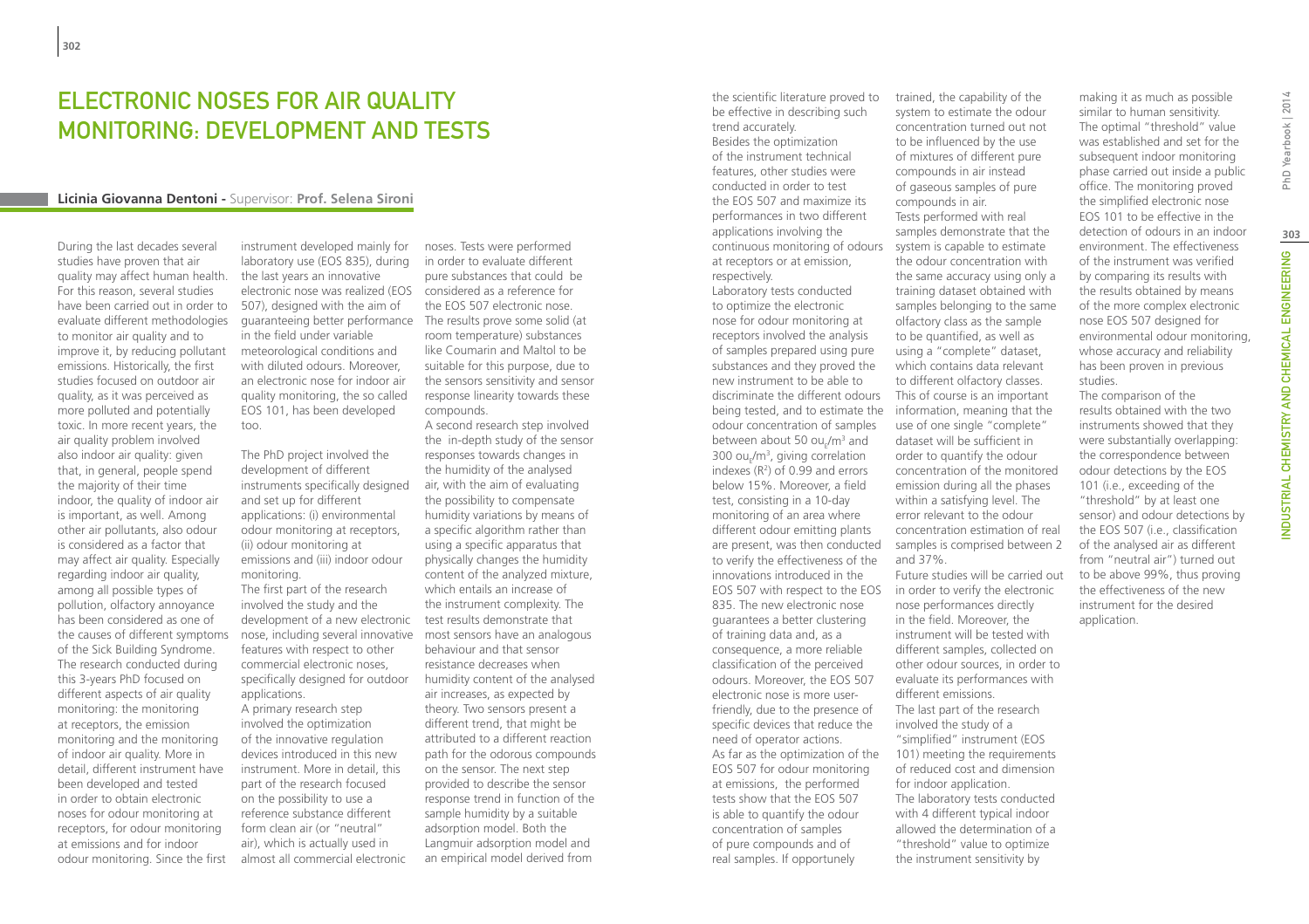# Synthesis, Characterization and Applications of Novel Macromonomerbased Biodegradable Nanoparticles

#### **Raffaele Ferrari -** Supervisor: **Davide Moscatelli**

Among the huge number of polymer formulations proposed in the literature for drug delivery applications, only few of them reached the market. While hundreds of publications address to the opportunities opened by targeted drug delivery, the only formulations reached the market were accepted mainly for their reduced toxicity profile. As a matter of fact, there is still a lack of optimization in this field, further studies aimed to assess and investigate problems such as biocompatibility, biodegradation and biodistribution are required. Commonly, drug delivery accounts for a system in which an active compound is protected and delivered by a carrier with tailored properties. Such systems have been developed for a huge category of application ranging from delivery of RNA, drugs, proteins and monoclonal antibodies. The concept of targeted drug delivery is attractive because it summarizes the advantages of drug applications: high local concentration and low systemic exposure of the active compound. Basically, the main target is to modify the biodistribution of the drug, not to be governed by the drug itself but by the delivery system. Hence, the main function of the biomaterial (nanocarrier) becomes to selectively transport and release the drug to the site

of action. Drugs are protected from interacting with other molecules (i.e. macrophages present in the blood) which could change its chemical structure or sequester the active ingredient. As a consequence, these systems aim to modify several parameters of the drug: the release profile and capacity to cross biological carriers, biodistribution, clearance, and stability. Such nanocarriers offer numerous advantages over conventional dosage forms. Increasing the therapeutic activity affinity, biodistribution). In this and decreasing the side effects, it becomes possible to reduce the number of drug dosages required polyesters, the most used during a treatment. Moreover, when the natural distribution of the drug causes major side effects due to its interaction with other tissues (i.e. necrotic tissues in the case of docetaxel injection), these are avoided. Starting from the 1970s many efforts have been done to design carriers, specific for different applications, able to efficiently trap active compounds. However, as one of the most devastating diseases with more than 10 million new cases every year, cancer is the main field where the development of biomaterials for drug delivery is addressed. In this light the drug delivery purpose is to formulate selective drugs, able to either passively or actively target cancer cells. Polymer NPs are the most

common delivery system reported in the literature; their nature makes them ideal candidates to deliver hydrophobic molecules, drug, peptides or proteins. In particular, they can be a useful tool to deliver drugs into cells since they permit a good loading efficiency due to their lipophilic characteristics and they can possess a tunable drug release in time as a function of their chemical-physical properties (e.g. surface charge, degradation kinetics, drugwork, a new material library based on different functionalized biodegradable polymers, has been developed responding to the following criteria and aimed to overcome the checkpoint a nanocarrier faces, as: (i) colloidal stability, (ii) biocompatibility (iii) biodistribution (iv) internalization in cells (v) biodegradation and elimination. The NP library has been optimized through the continuous feedback obtained from *in vitro* and *in vivo* experiments, giving a proof of effectiveness of the NPs as carriers for drug delivery. The aim of the work is then to solve the issues rising from the method for polymer NPs synthesis nowadays reported in the literature by developing a system: (i) made of low polyester MW (ii) easy adaptable to different polyester and relative

copolymers as poly(lactic acid) (PLA) poly(caprolactone) (PCL) and poly(lactic-co-glycolic acid) (PLGA) (iii) with an increased solid content in the final latex (iv) which avoids the use of organic solvents (v) that significantly decrease the average NP degradation time (vi) constituted of NP with tunable degradation time (vii) easy tunable in terms of NP size, surface charge and easy functionalizable, (viii) constituted the feedback obtained from in vitro and in vivo experiments. All these requirements have been fulfilled by developing a two-step process combining Ring Opening Polymerization (ROP) with emulsion Free Radical Polymerization (FRP). First, the synthesis of new macromonomers based on polyesters functionalized with a vinyl-end group has been developed using ROP reaction. Here, 2-hydroxyethyl methacrylate (HEMA) has been used as co-catalyst since it possess a vinyl group that can be preserved by ROP and used for further reactions, in particular in free radical polymerization. The living nature of ROP is exploited to produce polyesters with short and controllable average chain length (*n*) from 1 to 10 units and composition, terminating with a vinyl group and then suitable for FRP. More detailed, due to their relatively low MW they possess



of a NP library, optimized through **of a poly(HEMA) backbone grafted with PLA side chains of controllable length.1. Different steps used to obtain PLA-based NPs. The final polymer is composed** 

a slight water solubility, making them amendable for emulsion polymerization which allows to obtain from the macromonomer, NPs and polymer. The final NP are then constituted of hydrophilic poly(HEMA) chains grafted with *n* polyester units, tunable in terms of material (PLA, PLGA or PCL simply by changing the cyclic monomer for ROP), average chain length and composition as reported in Figure 1 in the case of PLA-based NP.

The two reactive steps are both solvent free; ROP is performed in bulk conditions, while the emulsion FRP takes place directly in aqueous phase without the use of solvent. As a remark, this second step is a conventional emulsion polymerization, allowing to obtain NP latex with a solid content up to 10% w/w, ten or more times the possibility provided from the conventional

NP synthetic method, limited from the fluid dynamic processes. The NP degradation occurs through the hydrolysis of the side chains leaving hydrosoluble poly(HEMA) which can be easily disposed; moreover the possible modification of the grafted chains ensures the possibility to tune the degradation time and the lipophilic properties of the final NP system.

**305**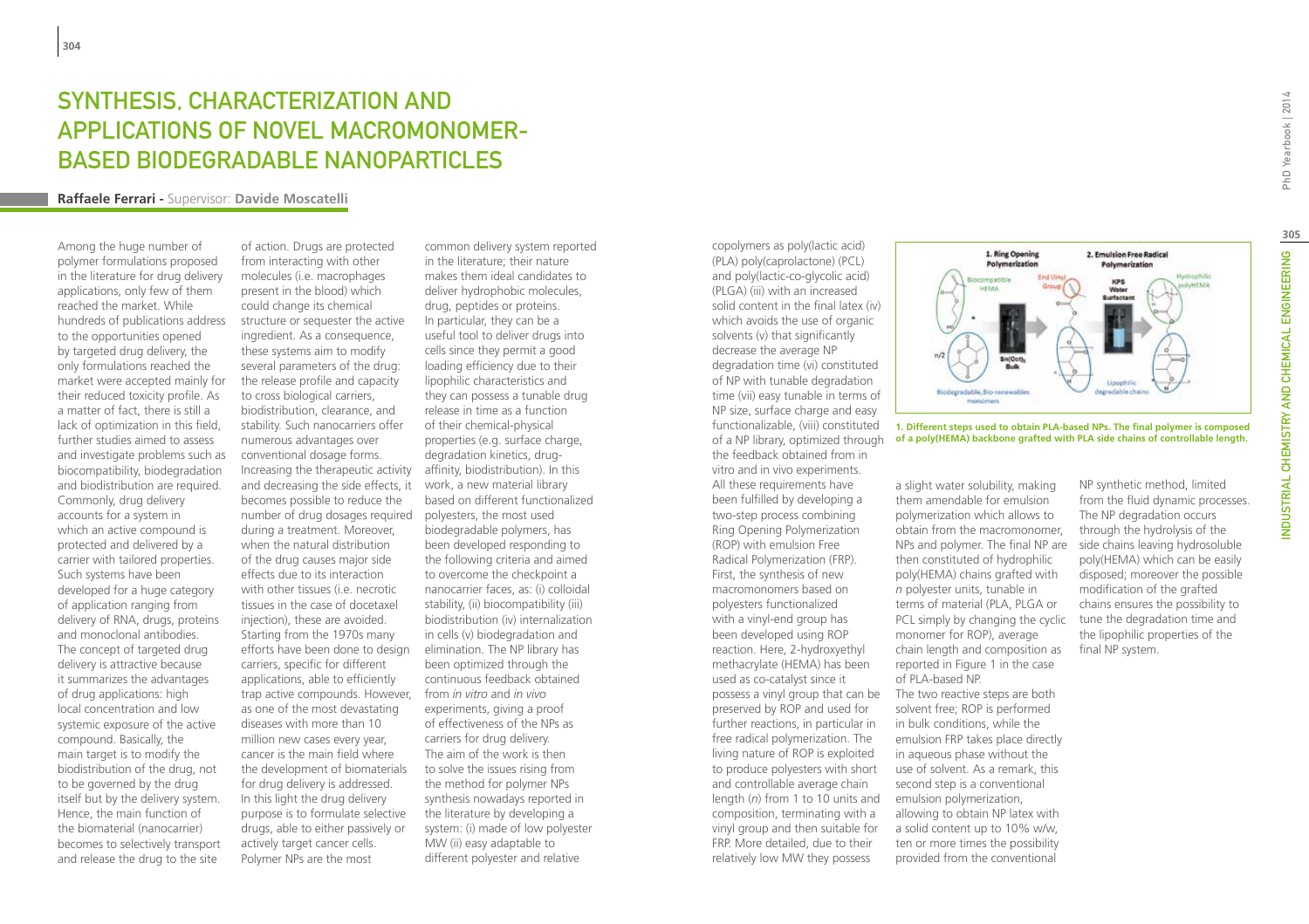# Host-Guest Chemistry of Tailored Organic Iodide Salts for Molecular Device and for Improved Storage, Separation

**Jingxiang Lin -** Supervisor: **Dr. Giancarlo Terraneo**

Halogen bonding (XB), is a noncovalent interaction that occurs between electrostatic positive potential region on covalently bonded halogen atoms (halogen-bond donor, Lewis acid) and electron density from halogen bond acceptor (Lewis base). Researches have showed that halogen bond is directional, strong and predictable bonding tool for construction of supramolecular assemblies. In order to explore and expend the utility of halogen bonding tool in more diversified fields for practical application, a series of tailormade organic iodide salts as halogen bond acceptor were synthesized and evaluated as host materials to interact with guest molecules via halogen bond. The scope of the research lies in the usage of iodide anion as halogen bond acceptor, in the template effect of specific cation, to selectively bind halogen bond donor, studying their host-guest chemistry, and evaluating them for potential application.

Polyiodides are attracting continuing interest due to their fascinating structural chemistry and, more important, their diversified properties allowing for useful applications. A strategy in the synthesis of solid polyiodides with a given composition and crystalline structure is the use of organic



**1. Representation of an I7 3ˉ polyiodide (in space filling) encapsulated in the cavity defined by four organic trications (in sticks). Color code: carbon, gray;**  white, hydrogen; blue, nitrogen; purple, iodine.<br> **2. Cavity defined by four cations, wherein 1.4-diiodoperfluorobenzene rotator 2. Cavity defined by four cations, wherein 1.4-diiodoperfluorobenzene rotator** 

iodide which, on crystallization, can robustly template the formation of architectures possessing domains with a specific dimension and geometry tailored to accommodate the pursued polyiodide. In line with this strategy, 2,2,9,9,16,16-hexamethyl-2,9,16-triazoniaheptadecane triiodide (HMTAHD3+·3I−) and dodecamthonium diiodide were synthesized and used as host material to capture and store diiodine (I<sub>2</sub>) molecules via halogen bond. Researches showed that organic alkyl ammonium iodides containing programmed cations, on reacting with iodine can template the formation of specific polyiodides that formed via halogen bonding. For example, in cocrystal between HMTAHD3+·3I− and iodine molecules, three iodide anions are well positioned by triammonium cation

via electrostatic interaction between iodide anion and ammounium group. These well positioned iodides allowed the incorporation of two sizematched iodine molecules by strong halogen bonds, leading to the formation of I−···III···I−···III···I−, which is the first and only example of discrete  $I_7^3$  polyiodide species ever reported in literature. The rare V-shaped I<sub>7</sub><sup>3−</sup> polyiodide is encapsulated and stabilized by a bent cavity defined by four symmetry related HMTAHD<sup>3+</sup> trications thanks to good structural comlementarity between the charged moieties (Figure 1). The protocol method proved that the organic iodides are reliable host materials for reversible storage and release of iodine. Which demonstrated that organic alkyl ammonium iodide could be an ideal sorbent for treating radioactive iodine waste.

A molecular gyroscope is a molecular or supramolecular device consisting of molecular frame (stator) and an intrinsically barrierless rotating molecular component (rotator) that emulates the macroscopic systems. In order to develop a supramolecular gyroscope driven by halogen bonding, decamethonium iodide was selected as host material to cocrystallize with potential rotator molecules of 1, 4-diiodobenzene as well as its derivative. The resulting cocrystal structures were obtained by single crystal structure analyses. Studies revealed that decamethonium diiodide is able to form gyroscopelike crystal structure with a series of 1,4-dihalobenzene as well as its derivatives. For example, in cocrystal of decamethonium iodide @1,4-diiodoperfluorobenzene (Figure 2), the  $[Me_{3}N^{(+)}$ - $(\textsf{CH}_{2})_{10}$ -N<sup>(+)</sup>Me<sub>3</sub>] cations arrange in parallel fashion and define arrays of spatial cavities, in which superanionic rotator constructed by two iodide anions entering each end of 1,4-diiodoperfluorobenzene via halogen bonds were encapsulated. The dynamic behavior of rotator was investigated as a function of nature of rotator and the size of cavity. Different behaviours of rotator were observed in the effect of difference in 'rotator' molecule and dimension of cavities. Iodoperfluoroalkanes (IRf<sub>n</sub>) are important chemical

intermediates, versatile synthetic reagents widely utilized to introduce the perfluoroalkyl functionality into organic substances. In industry, they are

usually produced as a mixture containing iodoperfluoroalkane analogues with different length of perfluoroalkyl chain. They are usually separated by using fractional distillation to obtain  $\text{iodoperfluorohexane (IRf}_6)$ , iodoperfluorooctane (IRf<sub>8</sub>), and iodoperfluorodecane

fluorine-fluorine interaction, leading to the separation of iodoperfluoroalkanes. Researches revealed that absorption effects between N-substituted perfluoralkyl pyridinium iodide and iodoperfluoroalkanes are critically dependent on the



**was encapsulated, halogen bonds are depicted as dotted lines, hydrogen atoms were omitted. Color code: carbon, gray; fluorine, green; blue, nitrogen; purple, iodine.**

 $(IRf_{10})$ , according to their physical properties. However, iodoperfluoroalkanes with longer perfluoroalkyl chain can not be separated in this way. Therefore, it would be meaningful to develop a new more inexpensive and efficient separation method for iodoperfluoroalkane mixture. Solid phase extraction and solid vapor extraction using 1-(3,3 ,4,4,5,5,6,6,7,7,8,8,9,9,10,1 0,10- heptadecafluorodecyl) pyridinium iodide, (short as  $pyC_2Rf_8-I$ ) as sorbent were evaluated as potential separation method for IRf<sub>n</sub> mixture. Investigations showed that N-substituted perfluoralkyl pyridinium iodide, as solid absorbent, can selectively bind iodoperfluoroalkane both from solution and vapor via halogen bond and

interplay of several factors, including, extraction time, the amount of pyridinum salt used as absorbent and medium solvent (solvent effect). Researches have shown that the tailor-made organic iodide salts promising host materials for molecular device and for improved storage, separation. The template effect of cations, especially size matching effect and structural complementary effect, in halogen bond formation between iodide anion (as halogen bond acceptor) and selected halogen bond donor were evident. The research also demonstrated again that the halogen bonding can in general be used by rational design in all fields where non covalent bond interactions play a key role.

**307**

NDUSTRIAL CHEMISTRY AND CHEMICAL ENGINEERING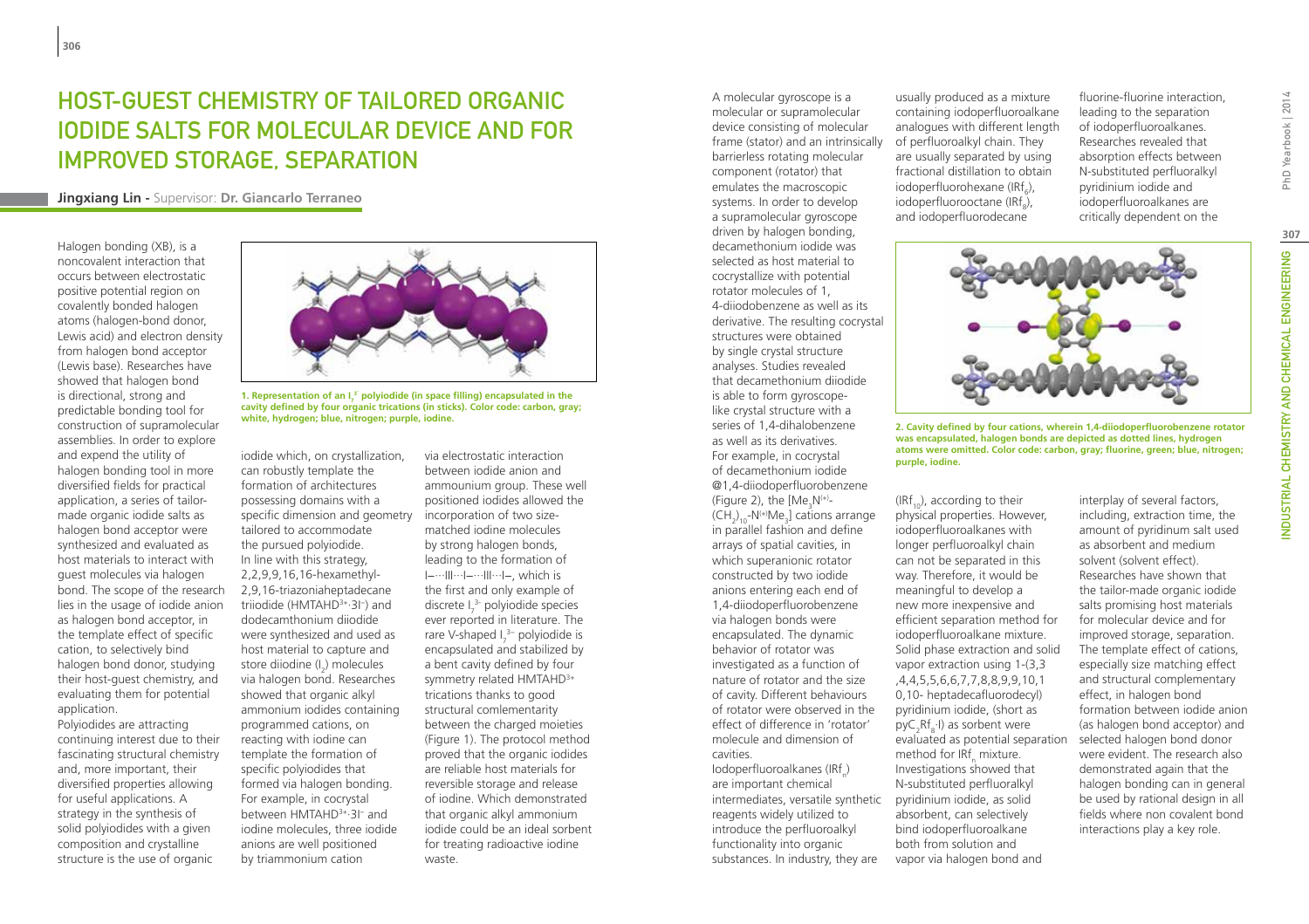# MOLECULAR MODELING OF MACROMOLECULAR **SYSTEMS**

#### **Evangelos Mavroudakis -** Supervisor: **Davide Moscatelli**

One of the most commonly used and versatile polymerization processes for the production of macromolecular materials is free radical polymerization. The full knowledge of all the reactions of the kinetic scheme of the process is not an easy task. However, the synthesis of proper polymers with specific properties, chain length distribution, and morphology requires that knowledge. Nevertheless, many important reactions cannot be estimated experimentally. For instance reactions like cross-propagation during copolymerization or secondary reactions like backbiting, β-scission, and intermolecular chain transfers, which affect the final product by changing the molecular weight and the material properties cannot be studied separately through experiments. The development and the continuous progress of the experimental techniques which are used nowadays led to important improvement of the obtained experimental values for polymerization processes. Techniques based on pulsed laser polymerization used for the investigation of reaction kinetics of many systems but it was mostly focused on acrylates. Techniques like those can estimate only the overall kinetic rate of the process at

the narrow temperature range in which they can be used. It is clear that despite the efforts, experimental advances are still not sufficient to provide a detailed characterization of individual reaction nor to provide estimations at a wider temperature range. On the contrary, there are many computational methods based on quantum mechanics which can be applied to the study of individual reactions without restriction on temperature. Through these relatively easy and cost-effective methods can be provided useful results for many important reactions which are nor accessible by experiments.

In the present dissertation, *ab initio* quantum chemisty methods have been adopted for the study of free radical polymerization processes. Polymer systems of industrial relevance and systems with bio-applications were the focus of this quantum chemistry investigation. Specifically, the rate coefficients of the studied reactions have been estimated through methods based on density functional theory adopting the classical transition state theory.

The first step was to apply well established methods for the study of copolymer systems adopting the penultimate unit effect model instant of

terminal model. That was a try to provide more information about the copolymerization and the copolymer properties. However that extension proved not to be straightforward. The penultimate unit effect model requires long molecules that added two sources of uncertainty to the simulations. In particular, led to intramolecular interaction during the simulations as well as increased the possibility of the selection of a wrong initial structure for the simulations. A procedure that includes an extensive structural optimization has been proposed in order to overcome these difficulties and to avoid the uncertainties. Later, the same method and the proposed procedure have been applied to more complicated copolymerizations. Copolymer systems that exhibit great difficulties during their experimental study and thus there are few or none experimental data for them have been studied. Additionally, the increase of the computational power and of the potentiality of Polimi's cluster during the run of the Ph.D. enabled the study of the copolymer systems at a higher level of theory. The improved computational approach has been used for the rest of the studied systems. Afterwards, the investigation

has been focused on the study of the secondary reactions during free radical polymerization. Monomolecular reactions such as backbiting and β-scission have been studied first. Acrylate homopolymer systems have been used for the study of a wide range of monomolecular secondary reactions. Later, acrylate-based copolymer systems have been used in order to examine the kinetics of the same reactions in a copolymers. The obtained results can be used to describe the physicochemical behavior of The computational study the monomolecular secondary reaction and to provide a reasonable prediction for the reaction kinetics. Moving forwards, the study has been extended towards such as chain transfer to monomer and chain transfer to polymer. Even in this case acrylate-based homopolymer and copolymer systems have been used for the study. The importance of such reactions on the overall propagation kinetics as well as the role of the chemical environment have been investigated. The obtained Summarizing, quantum results provide a comprehensive overview of the intermolecular hydrogen abstraction reaction kinetics during bulk free radical polymerization and can improve of free radical polymerization. the understanding of the kinetics in such systems.

bimolecular secondary reactions Particular attention was paid to The last of the secondary reactions that has been studied was the chain transfer to agent reaction. The proposed computational approach has been used to investigate the reactivity of acrylate polymer radicals towards common chain transfer agents. Different radical kinds and lengths have been adopted for the investigation. This study shed light on the mechanism that controls the decrease of branching degree when a chain transfer agent is added in a bulk polymerization. proved that the mechanism of mid-chain radical patching which could explain the lower branching degrees is not relevant to the decrease of branching. the relevance of the quantum tunneling effect whenever hydrogen transpositions were taking place during the studied reactions. The role of this effect on the determination of the kinetic constants has been highlighted and proper factors have been used for the estimation of the reaction rates. chemistry has been proved a powerful tool for the study of the individual reactions that compose the kinetic scheme Computational approaches, like the one proposed in this thesis,

are in many cases the only way to determine the reaction kinetics especially when it comes to the study of reactions that are inaccessible through experiments. The computational results can support the experimental efforts as well as improve the understanding of the complex kinetic scheme of free radical polymerization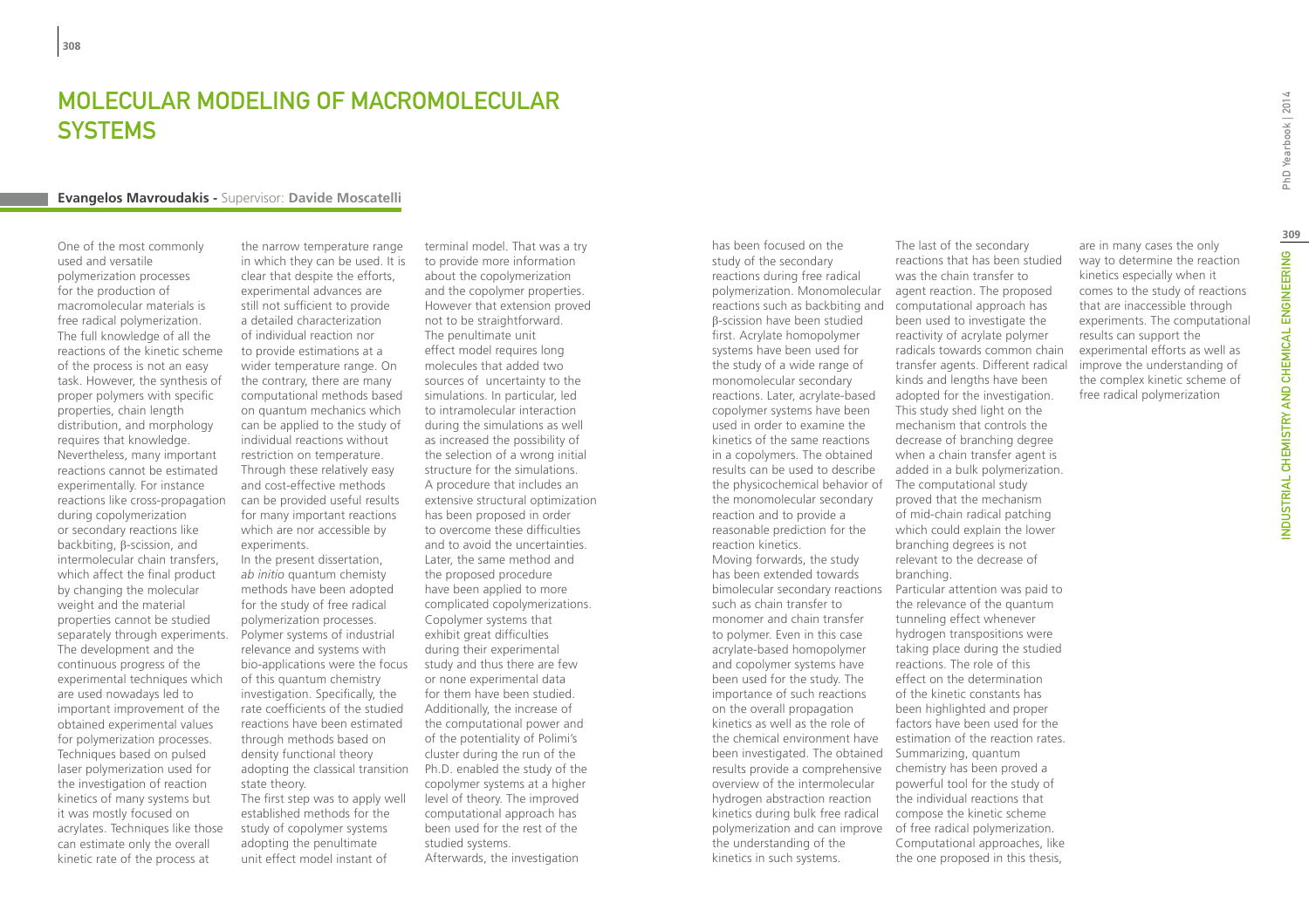# Novel environments for metal ions: coordination complexes of azahelicenes and metal-containing ionic liquids

#### **Daniele Mendola -** Supervisor: **Prof. Andrea Mele**

In the past few years, it was found that a class of newly synthesized molecules - aza[5] helicenes - (vide ultra) showed improved luminescence properties when confined inside nanometric cavities in the presence of lanthanides ions. This was actually done by segregating the azahelicenes in the polar core of the reverse micelles generated Yb(III) sodium bis(2-ethylhexyl)sulfosuccinate -  $Yb(DEHSS)_{3}$ - and dissolving the whole material in  $\text{CCI}_4$ . The effect naturally the nanosized cavity of the nanosegregation of the π-system in close contact with a metalcation was to enhance greatly the photoluminescence of the helicene, probably for a mechanism of electron transfer-back transfer between the helicene and the metal ion. These observations led to the decision of improving such mechanism by exploiting the presence of the N atom on the azahelicenes (Figure 1) and to use them as ligands for a coordination complexes of transition metals. This is the object of the first part of this work: *the coupling of extended and helicized* π*-electron frames to transition metals by the synthesis of coordination complexes.* 

A natural extension of this idea – forcing the π-system and the metal ion to interact by putting them in contact – was to dissolve transition

metal ions in ionic liquids (ILs) based on π-electron containing cations, such as the widespread imidazolium-based ILs. The rationale of this relies upon some distinct facts: i) ionic liquids provide a nanostructured environment with noanalogue in molecular solvents; ii) the existence of void spaces in the cation-anion pattern within the liquid was recently highlighted, leading to the concept of "cage like" structure. Thus, ILs provide able to confine the interacting species; iii) although the typical anions present in the most common ILs are considered as "non-coordinating", remarkable cases of formation of coordination complexes between with the N atom in position metal ions and the anions of considered, the formation of the to observe very different complex between the IL's anion and the metal ion takes place inside the solvent cages, thus in strict proximity to the π-electron system of the IL's cation. This is the second object of this work: *generating, uncovering and interpreting theinteractions between the metal center (or complex, if formed) and the adjacent* π*-system of the IL's cations in some selected metalcontaining ionic liquids.*  The main purpose of this work was to investigate the

physico-chemical properties and the spectroscopic behavior

the ILs are reported. In the cases 2). This gave the opportunity of selected transition metals framed in previously unexplored molecular environments. Two possible routes were identified. The first one was based on the formation of coordination complexes by using a collections of aza-[*n*]helicenes as ligands, thus obtaining complexes with unprecedented properties. An exploration of the electronic and physical properties of aza-[5]helicenes was started, obtaining useful indications on their electron density availability and racemization energy. Then, the target was to synthesize helicene/metal complexes and 4 new ones with platinum were obtained, using 5 and 6 membered helicenes 4 and 5 in both cases (Figure intermolecular arrangement, simply-depending from a slight variation in nitrogen position on the helicene ring, as proved by crystallographic data. With the aim to prepare chiral metal complexes, the reaction with separated enantiomers of the 4-aza[6]helicene was attempted, observing that, depending on the starting helicene ligand (enantiopure or racemic), the reaction led to different complexes (*cis* or *trans*) with different spectroscopic and chiroptical properties. This represented an unprecedented



**1. Tridimensional helical structure of 5 - aza[5]helicene**

use of chirality in transition metal complexes. The second route regarded the investigation of metal ion solutions in Ionic Liquids, which represent an innovative field of study. The properties of a well-known class of ILs, based on imidazolium cation, were compared with a brand new one, based on pyrazolium, structurally analogous to the imidazolium ILs, but with a different position of the nitrogen atoms in the heteroaromatic ring. Information on these new systems were obtained through NMR and DFT calculations (Figure 3). Then, the binary systems ILs/ transition metal salts was investigated in both ILs classes, imidazolium and pyrazolium. Two main findings can be mentioned: i) the formation of stable association between the metal cation and the IL's anion



and ii) some remarkable cases of transfer of spin density form the metal to the IL's cations, as evidenced by NMR spectroscopy and thoroughly simulated at DFT level. These results confirm that the dissolution of metal ions in ILs is a complex process, with intermediate steps consisting of, inter alia, the formation of coordinated metal ions, the spin density transfer from the metal to the π-system of the IL and ligand exchange phenomena.

**2. TX-ray molecular structure of the complex** *cis***-PtCl2 (4-aza [6]helicene)**

**(PPh3 )**



**3. Specific head to tail and headto-head aggregation motives for pyrazolium cation.**

**311**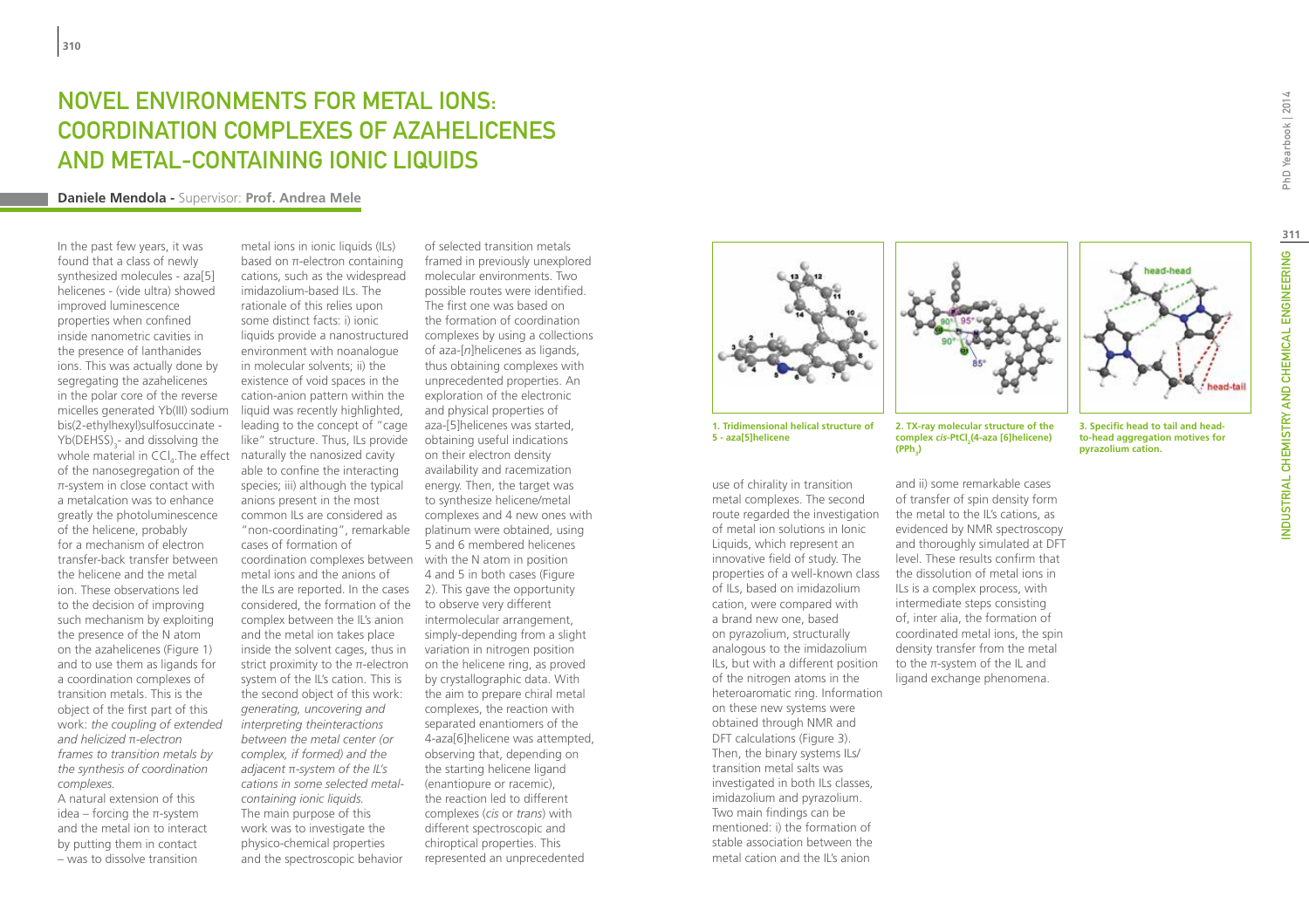### Highly Conductive Structured Catalysts for the Methanol Synthesis

#### **Andrea Montebelli -** Supervisor: **Prof. Gianpiero Groppi**

From the industrial point of view, methanol synthesis from  $H_2$ /CO/CO<sub>2</sub> mixtures over CuO/ZnO/Al<sub>2</sub>O<sub>3</sub> catalysts (ICI process, 1966) is a mature and well-developed process. The synthesis is carried out at 503- 543K, 50-100 bar and is highly exothermic. At these conditions, the selectivity to methanol is very high, but the process yields are limited by thermodynamic equilibrium.

Fixed-bed reactors with quench or, more commonly, multitubular cooling are mostly used. For both reactor configurations, one direction towards process intensification concerns the accurate control of the temperature profile in the catalytic bed, in view of maximizing the syngas conversion per pass (in the direction of minimizing recycle ratios and therefore investment and operation costs) and the catalyst lifetime (i.e. to minimize the number of shut-downs) as well as minimizing the selectivity towards byproducts. Indeed, sintering of CuO/ZnO/Al $_{2}$ O $_{3}$ catalysts starts at 573K, but the onset of selectivity loss is already observed at 543-553K. In particular, in commercial externally-cooled multitubular packed-bed reactors the dominant convective heat transfer mechanism requires the adoption of high flow rates to grant acceptable heat transfer

coefficients and properly control the hot-spot in the reactor. This typically implies the use of long (i.e. several meters) tubes, which poses a serious limit to the possibility of developing compact reactor configurations. In this respect, thanks to their outstanding heat transfer properties, structured catalysts like washcoated honeycomb monoliths and open-cell foams, made of highly conductive substrate materials such as aluminum or copper, could be adopted for intensifying the methanol synthesis process. In particular, featuring a prevailing conductive heat transfer mechanism, independent of gas flow rates, conductive structured catalysts could enable compact reactor configurations the operation of compact multitubular methanol reactors, which is appealing for the exploitation of any type of feedstock available in limited amounts (e.g. syngas from biomass or stranded/associated gas reservoirs), otherwise unfeasible with conventional packings.

Nevertheless, the application of conductive structured catalysts to the methanol synthesis has been scarcely investigated in the literature and no industrial solution has been proposed so far.

In this context, the present work was devoted to investigate the potential associated with the

adoption of highly conductive structured catalysts in multitubular methanol reactors, within a collaboration with Total, France. By simulating the synthesis loop, the performances of three mathematical reactor models, namely the packedbed (PB) (representative of the industrial units), the washcoated copper honeycomb monolith (HM) and open-cell foam (OF) reactors, were compared upon changing the fresh feed gas composition (i.e. the stoichiometric number) and the tube length at constant fresh feed flow rate to catalyst weight ratio. The latter study was specifically aimed at a preliminary assessment of with short tubes. It was found that, thanks to the effective convective heat transfer mechanism boosted by the high gas mass flow rates in full-scale reactor, higher radial heat transfer rates and lower hot-spot temperatures are granted by PB reactors, while this is not the case of structured reactors (SRs), wherein heat transfer is primarily governed by heat conduction in the thermally connected substrate. PB reactors exhibit, however, poor heat transfer performances in the case of short (i.e. 2-meter) tubes, where low gas flow rates are employed. On the contrary, SRs show nearly constant

heat transfer coefficients on reducing the tube length, as their dominant conductive heat transfer mechanism is flow independent. Contrary to PB reactors, therefore, compact SRs can be operated with lower recycle ratios and more limited hot-spot temperatures, which seems promising in perspective for small-scale MeOH synthesis processes for the valorization of feedstocks available in limited amounts.

Typical PB catalyst loads, however, are hardly feasible on structured catalysts according to the actual coating technology. Nevertheless, it was shown that compact multitubular reactors loaded with washcoated copper HM and OF could be also operated efficiently with lower catalyst volumetric fractions (i.e. down to 0.30 m<sup>3</sup> catalyst/ m3 reactor), once the coolant temperature was suitably incremented to compensate the lower catalyst load: an optimal value for this temperature was found to be around 518K. Similarly, novel catalysts with enhanced activity could be used to increase the conversions per pass, thus making compact SRs configurations with low catalyst loads more appealing. Interestingly, the advantages of operating such compact SRs are eventually emphasized by the adoption of larger reactor tubes, in view of reducing the



 $b)$ 

#### **1. Sample of 45 PPI, ε = 0.936 copper open-cell foam a) before coating and b) after coating (14 wt.% washcoat load).**

investment costs. Indeed, thanks to the effective conductive radial heat transfer, hot-spot temperatures as well as recycle ratios in compact SRs with larger (i.e. with diameters up to 63 mm) tubes can be kept limited. In the second part of the work, prototypes of washcoated copper open-cell foams (45 PPI, ε = 0.936) were prepared by slurry-coating a commercial  $CuO/ZnO/Al<sub>2</sub>O<sub>3</sub>$  powdered catalyst (Fig.1). Washcoated copper foams (14 wt.% washcoat load) were then tested in the methanol synthesis at relevant industrial conditions to verify that the washcoating procedure does not significantly alter the catalytic activity. These data were collected in Trondheim, Norway, within a collaboration with the Norwegian University of Science and Technology (NTNU).

The coated foams proved active in catalysing the methanol synthesis reaction. This result, together with the previous findings, paves the way for the development of a novel compact multitubular reactor for the methanol synthesis loaded with conductive structured catalysts. Their activity was however lower than that of the original powdered catalyst. Chemical testing of slurried powder pointed out that the slurry deposition step does not affect the final catalytic activity of the structured system, being instead the slurry preparation step responsible for the activity loss. These results were confirmed by running RWGS experiments at atmospheric pressure. The qualitative accordance between CO<sub>x</sub> conversion/MeOH productivities collected during high pressure tests and  $CO<sub>2</sub>$ conversion values collected during low pressure tests leads to conclude that the RWGS reaction can be considered as a representative probe reaction for ranking the intrinsic activity of Cu/ZnO/Al<sub>2</sub>O<sub>3</sub> methanol catalysts without requiring operation under the high pressures and with the long transients typical of commercial methanol synthesis process.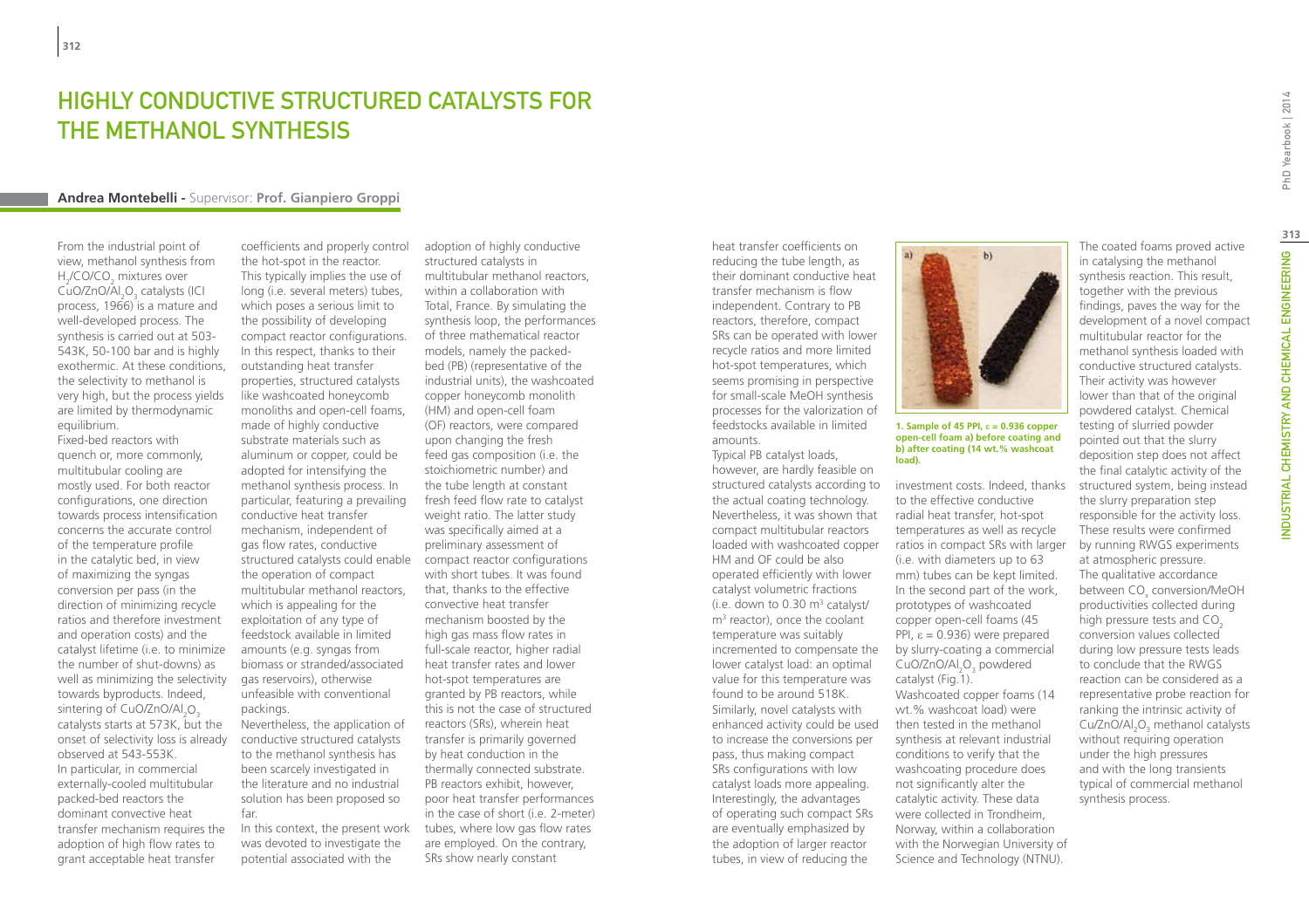# Improving Industrial Safety by Novel Training and Assessment Methods (development, testing and validation)

#### **Salman Nazir -** Supervisor: **Prof. Davide Manca**

Improving profits and keeping the systems/processes safer are of paramount importance for all industries around the world. This work addresses the both, specifically for process industry. This study develops with interdisciplinary approach by combining expertise from Human Factor studies, Cognitive Sciences (Organizational Psychology, Training, Human Error, Situation Awareness, and Distributed Situation Awareness), Information Technology, Experimental Psychology, and indeed Chemical Engineering. Every year several injuries, fatalities and loss of millions of euros take place on account of abnormal situations and accidents in process industry. In this work, a training and assessment tool is proposed whose significance in terms of improving safety is demonstrated experimentally. In the first phase technical details of the tool are focused and later the details of experiments are reported. The aim of experiments was to study the impact of different training methods on the performance of operators in distinct scenarios. The results of the study conducted in this PhD work reveals the benefits developing performance indicators, automated assessment methodology, and of training in immersive environment. It was found that the participants who received training in immersive

environment were able to reduce the impact of a simulated accident scenario as compared to the participants trained with conventional training methods. Moreover, the Distributed Situation Awareness of the former was better than the later. In the second experiment a variation in training within immersive environment was made and the results showed the effectiveness of a trainer in immersive environment. The thesis incorporates the relational and social complexity that industrial operators face. The training gap is identified based on existing learning theories and subsequently a comprehensive training syllabus is devised as a step towards implementation of the findings of this work in the process industry. The main findings of this work are as follows: 1. Industrial safety cannot be

- guaranteed by only focusing on conventional methods of approaching and analyzing it.
- 2. The application, adaption and implementation of Distributed Situation Awareness and Situation Awareness for industrial operators possess immense benefits in terms of improving safety, team work, communication and mitigating accidents. Further, the need for practitioners and designers to consider such concepts and theories is emphasized (Nazir et al. 2012; Nazir et al., 2014).
- 3. Proposed automated assessment methodology is an effective and efficient way of evaluating operators' performance. Developing hierarchy (see Figure 1) allows the trainee and trainer a tool for better training session and subsequent performance in training sessions and as well as in real plant (Manca et al. 2012a; Nazir et al., 2013c; Nazir et al., 2014b).
- 4. The ability of human beings to enhance their skills, understanding, comprehension, responsiveness, attention allocation, mental modeling and mental associations can be improved by different training methods (Salas et al. 2001; Nazir et al. 2012a; Nazir et al., 2013b). One of the contribution of this PhD work is the emphasis on training and the impact it can bring to the performance of industrial operators during normal operations and as well as abnormal conditions. Proposed training method (i.e. Immersive Training, see Figure 2a and 2b) resulted in improved and safer performance of the operators (Experiment no. 1a) and improved DSA (Experiment no. 1b) during a simulated accident scenario and as well as for a normal operating procedure (Experiment no. 2) (Nazir et al., 2012c; Nazir et al., 2013b; Nazir et al., 2014b; Manca et

al., 2013b).

- 5. Synergizing expertise from different field of study, in this case; cognitive sciences, organizational psychology, human factors and chemical engineering results in most suitable method of training of industrial operator (as far as current literature is concerned) leading to safer operations, reduced accidents and eventual resources losses (financial and human) (Nazir et al., 2012a; Kluge, Nazir and Manca, (accepted).
- 6. Implementing the findings in order to develop training methods focusing on instilling operators with skills to handle automation challenges is introduced and elaborated in this work (Nazir et al., 2014c).
- 7. A Training Syllabus (see Figure 3) which incorporates some of the findings on this work is proposed as a step towards improvement in the conceptualization and rationalizing of Training in process industry, which is believed to be effective in reducing the abnormal situations, accident, nonroutine shutdowns and increasing the profitability with higher safety. The proposed training syllabus is composed of three stages of increasing complexity (interconnectivity and dynamics) and is mainly aimed at inexperienced operators. The training for the understanding of the process components is also centered around the handling of realtime operations, but it "zooms in" to certain part/units of the plant in order to explain the general functionality. The introduction of unique nature of experiments in the Department of Chemical



**1. A broad representation of assessment methodology for both experiments**



**2. a). Conventional Training. - b).Immersive Training.**



Manca.

#### **3. The Hierarchical Training Syllabus.**

Engineering may have long lasting impact in trending the new research activities and approaches. I believe that the outcomes of this PhD work has opened new horizons in the world of Industrial Safety and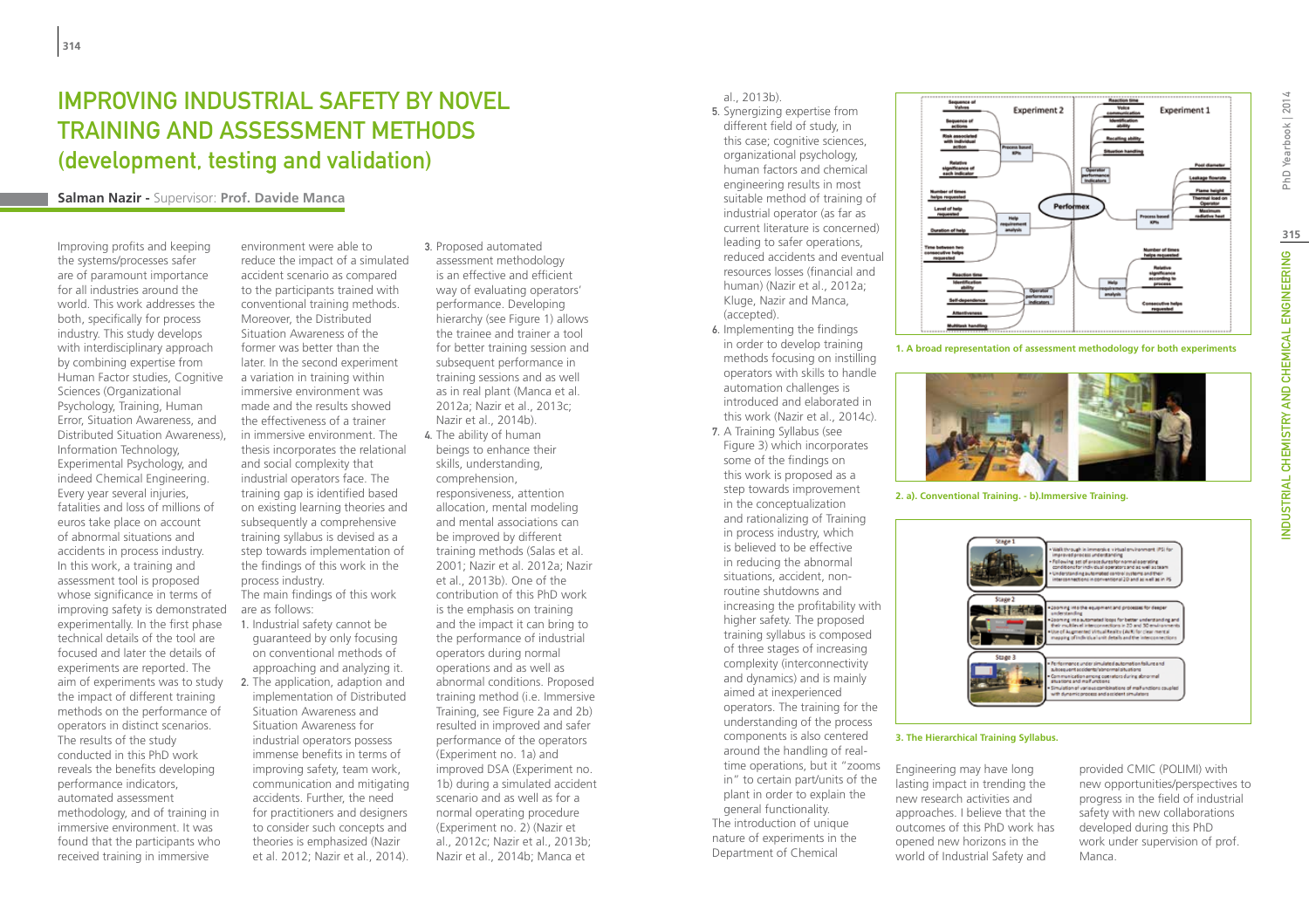# Green process integration: innovative pathway of biomass to Methanol/DME **SYNTHESIS**

#### **Zohreh Ravaghi Ardebili -** Supervisor: **Prof. Sauro Pierucci**

The overall process of methanol /DME synthesis is modeled, simulated and integrated in unit process, initiating from a concentrated solar power (CSP) plant aimed to generating the low-temperature steam and in effect, supporting a lowtemperature steam biomass gasification process with sustaining it towards syngas production. According to the application of syngas in this work designed to synthesis methanol/DME, H2:CO ratio is adjusted relevantly by steam reforming to be adequate for mentioned application. All these considered, the entire process is integrated as a unit plant providing the green, sustainable process to fulfil the above-mentioned purposes. To the end that, starting from the ability of a process engineer to design, adjust and combine the units, and especially applying the viewpoint as well as for the green and renewable sources of energy through the process motivated this work to provide the innovative green pathway of methanol/DME synthesis. The main issues in modeling and study the practical feasibility of a novel solar-driven route from biomass to methanol/DME are related to the need of different tools and interdisciplinary competences. Actually, the discontinuous nature of CSP and the intrinsic dynamical behavior of TES technologies unavoidably

leads to the development of dynamic simulations. Conversely, the selected tools; the flexibility steady state-models for biomass gasification and methanol/ DME synthesis are enough to characterize such systems. Nevertheless, in these latter cases there is the complexity of considering either multi-phase, multi-scale and multi-step models (gasification process) easily leading to large-scale nonlinear systems or to handle networks of tubular reactors subject to very tight operating conditions (methanol synthesis process). Specifically, available commercial packages have been selected whenever the simulation can be carried out with existing models already implemented in these suites, whereas dedicated models have been developed when high reliability is required for the model prediction as local overall feasibility study. PRO/ II steadystate simulator by Simulation Science is adopted for the steam methane reformer that processes the effluent of the biomass gasifier and for the heat exchange network to rationalize utilities in the unified plant. DYNSIM dynamic simulation suite by Simulation Science is selected to model the CSP and the direct TES technology. The selection of DYNSIM is dictated by two main reasons: the need of having the

best compatibility among all of the dynamic simulator in exchanging data in realtime with the other tools and models to ensure the data synchronization during the calculations. MS Visual C++ and BzzMath library, with the possibility to exploit objectoriented programming and parallel computations, are selected for the modeling and simulation of the biomass gasifier and the methanol/ DME synthesis reactors. Also, MS Visual C++ is adopted to improve some models in the simulation of CSP, with integration of the models into the DYNSIM environment. In this embedded context, MS Excel is selected as IT hub to collect the information of each system and make all of them consistent each other. This work presented and demonstrated the feasibility of an innovative green pathway in synthesis of methanol/DME in one step from low-temperature steam biomass gasification. In first step of this work, the concentrating solar power plant was modelled, simulated, optimized in order to generate the constant power through the 24-hours of a day in spite of intermittent nature of solar. Afterwards, the lowtemperaturesteam is applied to drive the biomass gasification process, which was needed to investigate and demonstrate the

feasibility of low-temperature condition for the further unit. Therefore, all effective conditions such as: pre-treatment of feedstock, re-designing the gasifier were taken into account as the effective operating conditions. In this step, this green route produced syngas, is integrated into the methanol plant to synthesis methanol/ DME. In addition of presenting an innovation in production process of a chemical (methanol/ DME), overcoming on the complexity of design and integration of mentioned units in different software tools was the other remarkable achievement of this activity. Integrating the process in less energy-intensive and clean route was the other approach of this work to demonstrate the potential of renewable energies coupled with traditional units and processes. Therefore, this achievement in new models , simulation tools and information consistency as well, for this innovative pathway for biomass to energy carriers provided the feasibility of the entire plant from academy scale and gives the opportunity to extend in the industrial scale. Open issues are still the global optimization and energy integration of the utilities as well as the possibility to consider different technologies (for instance, different TES technologies in the CSP) and



**1. One-step methanol/DME synthesis flowsheet in a green pathway.** 

process lines (for instance, the possibility to recover pure hydrogen) to make the overall system further appealing.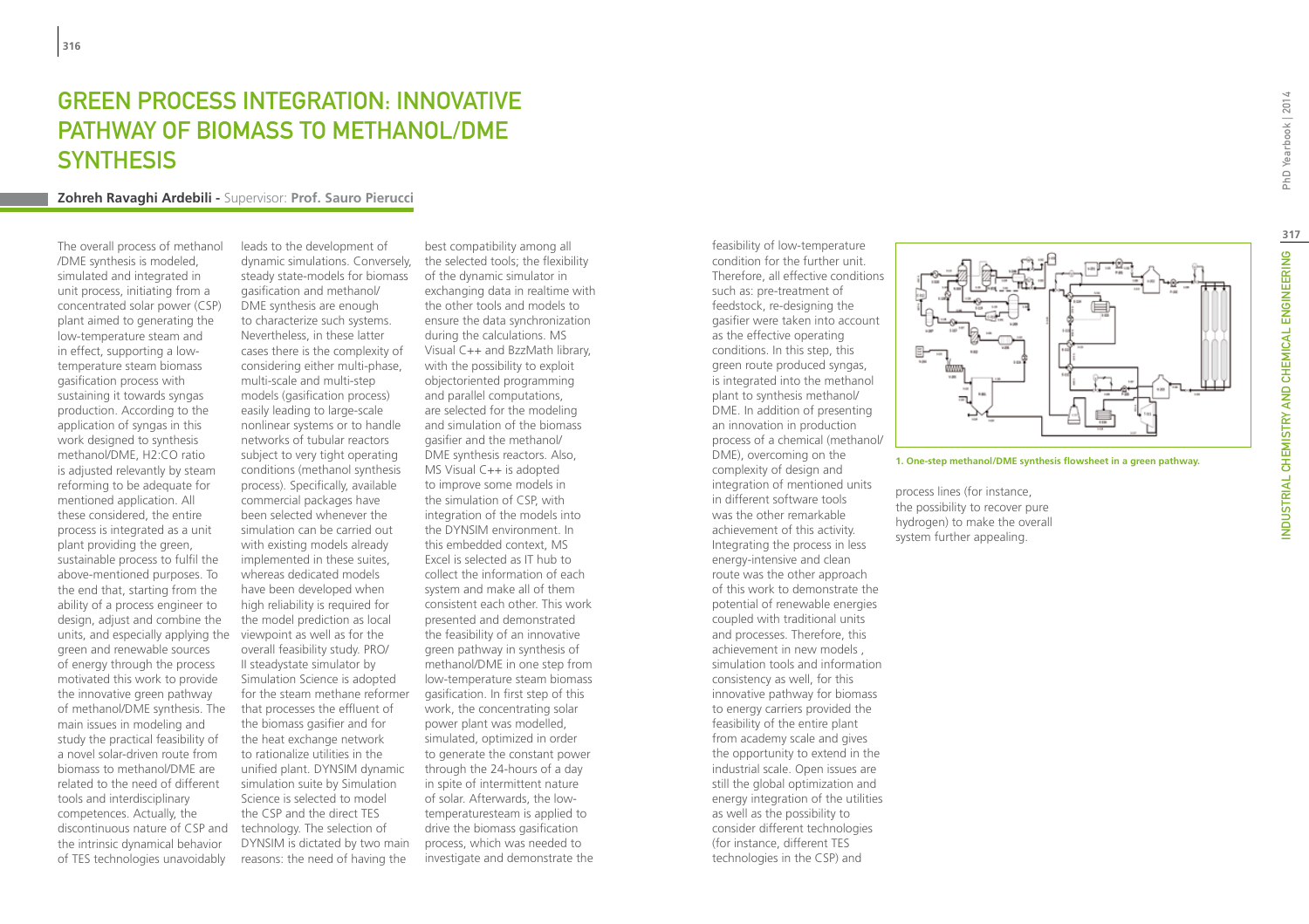### STUDY OF THE REACTION KINETICS OF GASSES WITH SURFACES

#### **Stefano Valerio Ravasio -** Supervisor: **Prof. Carlo Cavallotti**

This work is focused on the study of advanced kinetic mechanisms in several systems where there is an interaction between some components in a gas phase and an activated surface. Basically the gaseous reagents enter in a reactor where they undergo various chemical reactions. The energy necessary to promote such reactivity is supplied through a solid surface, located inside the area where the conversion takes place. Also material exchanges occur at the interface and a considerable part of the gaseous precursors might be deposited on the active surface. The control of the growth of such solid is a key aspect both in case that product is the target of the process, and when it is the result of an undesired side conversion. Hence the transport phenomena between the two phases act an important role in determining the performances of these systems, as well as the reaction kinetics.

The industrial applications of this type are actually countless, including the huge branch of chemical vapor deposition and a consistent part of catalysis. The reactors are designed on the basis of classical chemical engineering and the operative parameters should be selected in the best way to optimize the global performances. In particular, in

this study were analyzed three different processes where it is valid what stated above. The first one is a technology still in phase of investigation for the future use in the industrial scale that is the non oxidative conversion of natural gas in atmospheric non thermal plasmas. The others instead have been applied for decades to produce semiconductor materials, which are the chemical vapor deposition (CVD) of polycrystalline silicon and the metal organic vapor phase epitaxy (MOVPE) of gallium nitride.

In all of the processes mentioned above, despite the wide interest for the large scale production, the kinetic mechanism has not yet been clarified and the reactors are actually managed following the results of a trial and error approach. Thus a better understanding of the fundamental chemistry and of how the kinetics is influenced by the heat and material exchanges can potentially lead to significant Accurate ab initio calculations advantages. Indeed it should be a very useful tool for the optimization of the operative conditions and the reactor design with the final purpose to enhance the productivity of those systems, but also to limit the energetic costs, or to improve the quality of the products.

The aim of this phd thesis is

to investigate the most critical aspects in the systems cited above, focusing in particular on their kinetics an fluid dynamics. The main issue was to develop a general methodology, which can be extended to other cases. As final result the method should provide useful guidelines to improve the global performances. Such approach was applied to describe three different processes of interest from the industrial point of view. The approach adopted was thus conceptually the same. The initial part consisted in assembling the kinetic scheme. A preliminary set of reactions was determined including what already proposed in the literature. Moreover a thermodynamic analysis helped to identify the most stable intermediates, which may have a significant role in the mechanism. After that, additional new classes of conversion routes were hypothesized for the first time. were performed to evaluate the kinetic parameters of such new reactions, based on transition state theory. The precision of the computational techniques herein used was higher with respect to those previously utilized in the earlier articles for the processes object of the present study. Indeed the general tendency in the literature is to use the

density functional theory (DFT) for the estimation of the kinetic constants. At least that is what was found for the systems of interest. The methods based on that principle imply a limited computational effort, but on the other hand, the error on the background of knowledge. activation energies could be very conspicuous (even 10-15 kcal/ mol). The approach followed in this work instead combines the advantages of fast DFT with those of more rigorous techniques. The maximum error on the activation energies is around 2 kcal/mol. When relevant the low vibrational frequency associated to torsional comparable with those of motions was replaced by a 1D hindered rotor model. This improved the prediction of the pre exponential factors. Therefore also the constants taken from the literature were re evaluated in order to avoid comparing reaction pathways using kinetic constants calculated at different levels of theory. All the reactions were considered as reversible. Then the whole kinetic scheme was combined with a literature surface mechanism and tested with a program simulating a simple bi phase PSR reactor model. With that micro kinetic analysis was possible to find the most sensitive reaction pathways and to discard from the mechanism those without any noticeable effect on the global conversion rates. Once achieved the final set of reactions, the estimation of the pre exponential factors was further refined. However the transport phenomena in fact heavily influence the performances of real reactors. Thus fluid dynamics models were phase reactivity is favored (i.e. developed and finally solved

including the new proposed mechanism. The methodology described was applied to all the three processes, but paying more attention at different aspects in each of them, depending on the respective focuses and The first part of the work was dedicated to the non oxidative valorization of natural gas through non thermal plasmas. The simulations are consistent with the results reported in the literature, that have demonstrated the possibility to achieve elevated acetylene yields with energy efficiencies thermal processes. Moreover one of the main findings of this study is that the temperature evolution in the plasma volume plays a key role in determining the system reactivity and its energy consumption. Among the conclusions of this study are included a set of guidelines that may be useful to improve the energy efficiency of plasma methane conversion. Then it was studied the silicon CVD from trichlorosilane. A micro kinetic analysis revealed that a radical chain mechanism, never proposed before in the literature, should be predominant in the gas phase of industrial Siemens reactors. These conversion pathways have lately been proved to be effective also during SiC growth. Furthermore it was pointed out a strong inter relation between the reactivity in the two phases because of the consumption of the corrosive HCl in the gas, produced during the deposition. Thus operating Si CVD in conditions in which the gas at high gas phase temperatures)

PhD Yearbook | 2014

to reduce the powders drop on the substrate. In conclusion the methodology here proposed was successfully proved to be a useful tool to optimize the operative conditions for different type of processes with a subsequent improvement of their global performances.

should enhance the precursor conversion and the film growth rate, though at the expense of an increased production of

Finally this research was also focused on GaN MOVPE. Such project was in cooperation with two groups in TODAI and part of the phd thesis was spent in Tokyo. During that period the more strict collaboration has been crucial to coordinate the modeling work with the aimed experimental campaign. A good agreement between simulations and experiments was achieved. With the hypothesis proposed it has been possible to clarify the various phenomena that take place in the reactor during the film growth and to explain the effect of several operative parameters. Thus the model can be used as a means to achieve higher growth rates, as well as

tetrachlorosilane.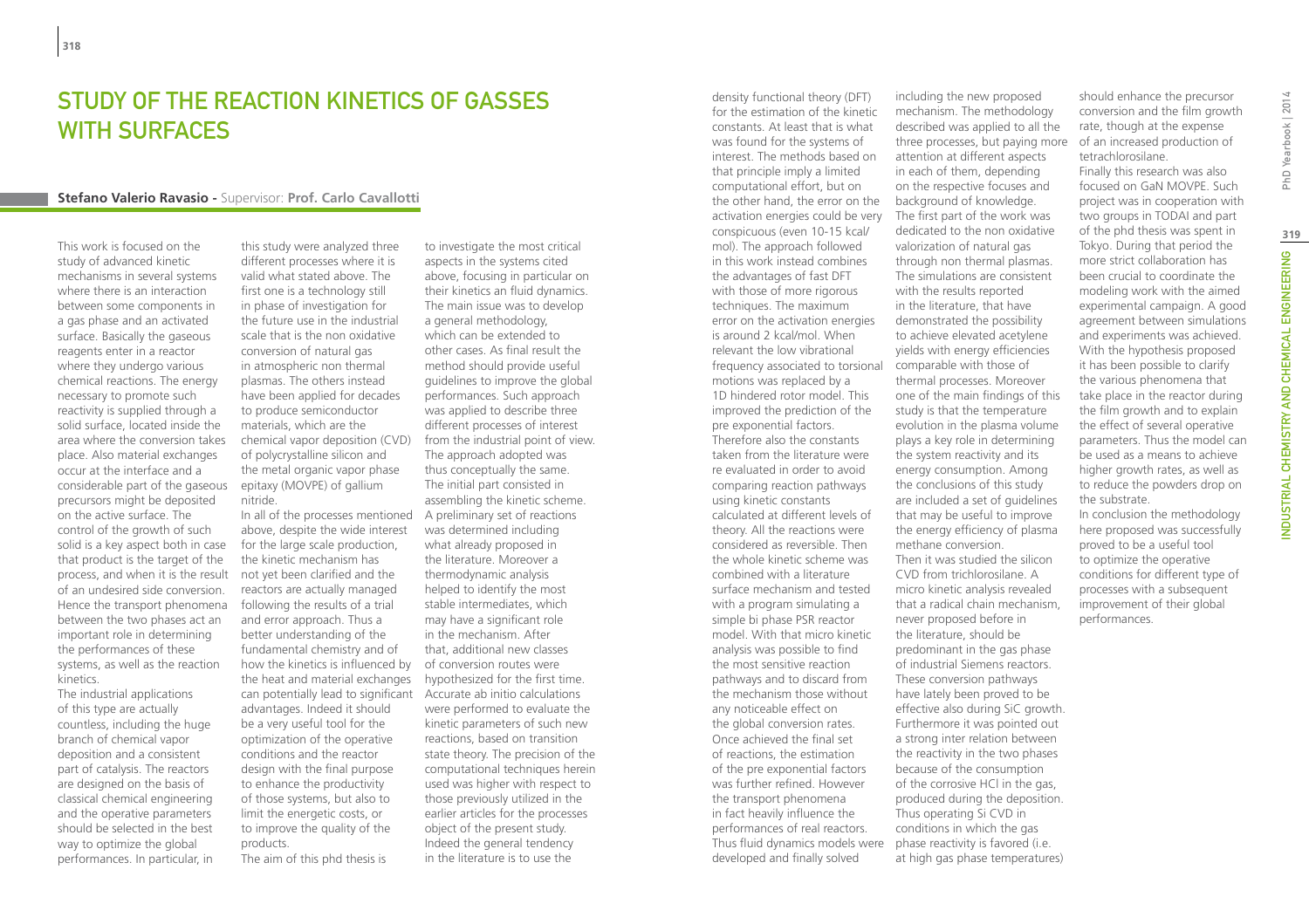### NOx storage-reduction (NSR) catalytic process FOR NO<sub>y</sub> REMOVAL FROM MOBILE SOURCES

#### **Laura Righini -** Supervisor: **Luca Lietti**

Nowadays lean-burn engines (e.g. Diesel fuelled) are achieving approximately 50% of European market share and are gaining interests in the US as well, due to their superior fuel economy and lower  $\mathsf{CO}_2$  emissions. The main concern related to their application is the  $\rm NO_{x}$  removal under oxidizing atmosphere since the current Three-Way-Catalysts are effective only under stoichiometric conditions. Consequently SCR (Selective Catalytic Reduction) and LNTs (Lean NO<sub>x</sub> Traps) technologies have been introduced and extensively studied to cope with the upcoming restrictive legislations (Euro VI and Tier 2 Bin 5). LNTs, also referred to NO<sub>x</sub> Storage Reduction (NSR), has been developed by Toyota in '90 and has revealed more suitable for light duty cars. These catalytic systems mainly comprise: precious metals (Pt, Rh, Pd) to catalyze oxidation and reduction reactions, a storage component (an alkali or alkalineearth metal like Ba or K) and additives (Ce, Zr), supported on a high surface area material, as γ-Al<sub>2</sub>O<sub>3</sub>. The LNT concept requires a catalyst that works cyclically, alternating a fuel lean phase, occurring under normal engine operation, during which  $NO<sub>x</sub>$  are stored (as nitrites and nitrates), with a short fuel rich phase of few seconds, when the exhausts are deliberately made

rich to reduce the stored species into harmful compounds, like  $N_{2}$ , along with by-products, as  $NH<sub>3</sub>$  and N<sub>2</sub>O.

This technique has been already studied and commercially applied on diesel engines, but there are still many open issues regarding understanding of storage and reduction mechanisms as well as the role of the catalytic components. Currently numerous studies are carried out to optimize the operative conditions and to improve the catalytic formulations.

The aim of this PhD thesis is to provide a deepen comprehension of the storage/ reduction mechanisms along with a better understanding of the role of catalytic components. For this purpose an experimental activity has been developed, concerning preparation and characterization of catalytic materials, followed by testing their catalytic reactivity. The synthesized catalysts have been characterized by BET surface area measurements, precious metal dispersion with  $\textsf{H}_{\textsf{2}}$  chemisorption, XRD along with XPS and in situ FT-IR analysis in collaboration with other research groups. Information about reaction steps sequences and mechanisms have been gained through transient techniques, by imposing changes of

temperature or concentrations to the reactant system and continuously following products and intermediate species. The activity has been mainly focused over PtBa/γAl<sub>2</sub>O<sub>3</sub> catalyst and comparison between results of different catalytic formulations let to obtain information concerning the role of active elements and thus how to improve catalytic formulations. According into recent interests towards regeneration mechanisms, the reduction is generally believed a Pt catalyzed process that it implies at first the  $NO_{x}$  release from the catalyst surface in the gas-phase (1<sup>st</sup>) step), followed by the fast reduction of the released NO<sub>x</sub> to N<sub>2</sub> or other by-products (2<sup>nd</sup> step).

Concerning the  $NO<sub>x</sub>$  release, driving forces have not been clearly identified and investigations about the NO release are lacking mainly because this step can be hardly separated from the subsequent reduction processes. Hence 15NO/NO isotopic exchange technique has been used to decouple NO<sub>x</sub> release and subsequent reduction processes. Data of this Thesis have pointed out that the  $\rm NO_x$  release is the rate determining step of the reduction process and it has a chemical nature, driven by reduced Pt sites, while no thermal decomposition of the

stored species has to be invoked. and N ad-atoms statistically The following reduction of the released NO<sub>x</sub> to N<sub>2</sub> proceeds through different pathways depending on the applied reductant, e.g.  $H_{2}$ , CO, HCs (mainly  $C_3H_6$  and  $C_3H_8$ ). Formation of N<sub>2</sub>O byproduct is also recently gaining interests, being one of major greenhouse gas. In the case of regeneration with  $H_{2}$ , it has been proposed a two-step in series mechanism, involving at first the fast reduction of stored species to obtain NH<sub>3</sub>, followed by the slower reduction of the stored  $NO_x$  by  $NH_3$  to  $N_2$ . Nevertheless, many issues still remain open concerning the molecular pathways leading to  $N_2$  and  $N_2$ O as long as factors ruling the selectivity of the regeneration process. Moreover, most published work focused on the regeneration in the absence of gaseous NO, while on real systems it is present also under rich fuel periods. Isotopic labeling experiments, by means of <sup>15</sup>NO+NH<sub>3</sub>, have been employed in this work to point out pathways leading to formation of  $N_2$  and  $N_2$ O. Results evolution. In the presence of have suggested that once NO reaches Pt sites, the molecule dissociates, leading to a pool of N, O, H ad-species. These ones along with undissociated NO and  $NH_{x}$  molecules populate noble metal sites and their concentration is ruled by the temperature and gas phase composition. Hence if Pt is not efficiently reduced NO dissociation is prevented and the regeneration with CO). resulting NO can: i) be released; ii) combine with a N atom (either contain also Ce as a promoter coming from NO or  $NH_3$ ) to give  $N_2$ O; iii) react with  $NH_x$  fragment to form  $N_2$  via a SCR-like route. If Pt is reduced, NO is dissociated  $Ce^{3+}$ , its ability to stabilize

self-condensate over Pt sites with another ones, coming from NO or  $NH<sub>3</sub>$  molecules, to form  $N<sub>2</sub>$ . High H/N ratio promotes the hydrogenation of N adatoms to  $NH<sub>3</sub>$ . In this picture the presence of gaseous NO does not alter pathways to form  $N<sub>2</sub>$ or  $N_2$ O but the selectivity of the process, by changing the relative abundance of NO undissociated molecule over Pt sites and by decreasing the efficiency of Pt sites reduction. In order to study reduction mechanisms also with molecules representative of the HCs present in the exhausts, the reactivity of n-heptane with gaseous and stored  $NO_x$  also in the presence of  $H_2O$  and  $O_2$ has been deepen. The collected results have pointed out that the n-heptane is able to reduce  $NO<sub>x</sub>$  (either gaseous or stored species) and no intermediates, as NCO, have been evidenced. Accordingly, also in this case, the HC keeps Pt reduced and N, H, O along with  $C_xH_y$  fragments populate Pt sites, whose recombination explains products  $H<sub>2</sub>O$  and  $O<sub>2</sub>$ , respectively, parallel reduction routes via  $H_2$  (formed via Steam reforming and Water Gas Shift) and via CO (formed by HC oxidation) are effective, but not relevant. Hence in the presence of  $O<sub>2</sub>$  trace amounts of NCO have been detected, whose formation is likely related to the presence of CO (NCO are typical intermediates in the Commercial catalytic converters or support, mainly due to its oxygen storage capacity (OSC), its redox properties (Ce4+/

alumina and to increase Pt dispersion. Previous studies collected opposite trends about the role of Ce in the improvement of the storage capacity, of the selectivity to  $N_2$  and of S resistance. Up to now Ce optimum loading and its role in the storage and reduction processes still have to be identified. According to the here collected results, improved catalytic formulation could be obtained through addition of Ce as a promoter.

Finally, increasing attention towards K storage compound has been shown recently for high temperature applications, although issues concerning the K stability has to be still overcome. Some authors reported promising application of potassium titanate based LNTs systems, where the mobility of K has been decreased through the reaction between K and  $TiO<sub>2</sub>$ , nevertheless their storage properties, stability along with adsorption/ reduction mechanisms have to be rationalized. Research activity performed abroad at PNNL (Richland, WA, USA) has evidenced that K improves high temperature performance, even if many issues concerning the stability of K phase are still open.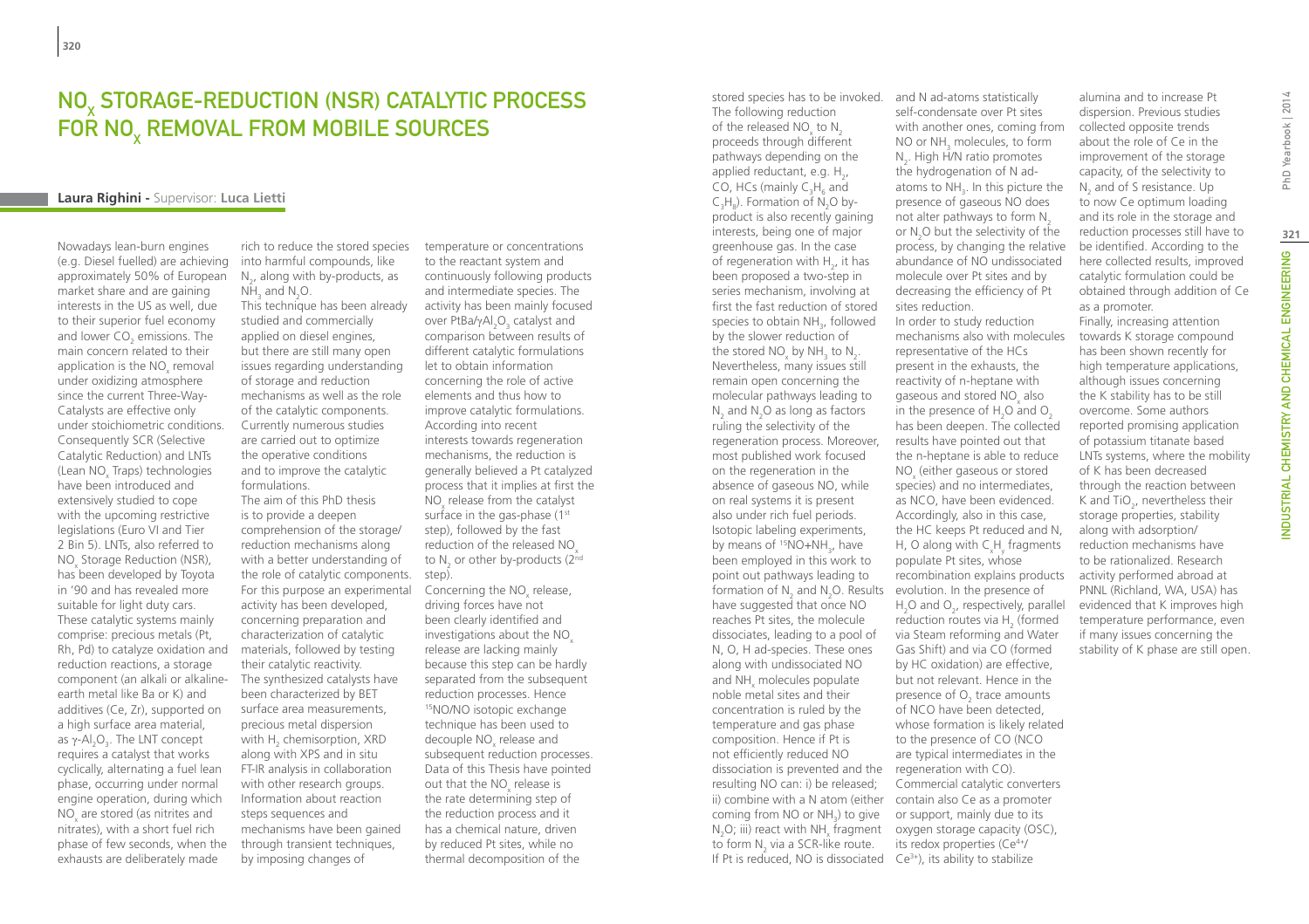# Synthesis of new lead compounds with fungicidal activity

#### **Manuela Riservato -** Supervisor: **Dott. Giampaolo Zanardi**

The aim of lead generation both in agrochemical and in pharmaceutical research is the discovery of molecules which cause a specific biological effect. In the case of agrochemicals, this means control of weeds (herbicides), fungi (fungicides) or insects (insecticides). Lead generation is the earliest stage in the discovery process of agrochemicals. Although terminology differs from company to company, lead is understood to be a chemical compound with defined biological activity against an agronomically important target species. Pharmaceutical leads are usually defined as having inhibitory activity against an enzyme or (ant)agonistic activity against receptor, i.e. *in vivo* activity. The emphasis on *in vivo* activity reflects the fact that agrochemicals can be screened directly against the target organism. Early *in vivo* activity studies of agrochemical leads are done under glasshouse conditions or even in highly artificial in vivo high-throughput-chemical structures found in screening (HTS) set-ups. The transition to field tests represents a significant hurdle which a large proportion of leads fail, even after optimization work. In addition to activity in the field, the (biochemical) mode of action of agrochemicals has to be established as part of the registration process for

new products. This may require isolation and characterization of the molecular target, *i.e.* enzyme or receptor. Hence, it could be argued that *in vitro* activity studies are carried out at a later stage with *in vivo* activity being used as initial filter. Both pharmaceutical and agrochemical lead discovery use rational and random methods to generate compounds for screening. Compounds for random screening can come from historic compound collections, combinatorial chemistry, natural products or often imitative approaches (metoo chemistry). Rational design of compounds for screening refers to methods which preselect or design compounds on the basis of information about the target site of action - structure-based design - or on the basis of structural similarity to known active compounds. Aim of this project is to find a new broad spectrum fungicide mainly active on the diseases of cereals, being inspired by nature.

As a result of constant monitoring of the scientific literature on this topic, we first identified new lead compounds from natural sources, with some antifungal activity. On this basis we hypothesized new classes of molecules, patentable and endowed with biological activity

for use in the agronomic field. Convenient method of synthesis for a number of molecules belonging to each class were selected and applied in our group laboratories. The synthetic intermediates and the final molecules were analyzed by the common analytical methods used in organic synthesis such as HPLC, LC-MS, GC, GC-MS and NMR. The products thus obtained and characterized were sent to biological evaluations, including both *in vitro* and *in vivo* studies. Data from *in vitro* activity carried out on a variety of fungi highlight the intrinsic activity of the molecules, and allow assessing the sensitivity of a certain strain towards the compounds under exam. In order to assess the spectrum of activity of our molecules, they were tested *in vivo* in greenhouse on the main diseases in preventive and curative tests. The first section of our research work was carried out starting from natural products, focusing on simplification of their chemical structures. Our research activity took the structure of tautomycetin, a natural molecule, as its initial model. Tautomycetin is a highly potent and specific protein

phosphatase inhibitor isolated from *Streptomyces*  Inspired by unusual dialkylmaleic anhydride moiety shared by tautomycetin and tautomycin, we expanded our search for a simplified structure, found in chaetomellic acid A. This class of alkyl dicarboxylic acids that were isolated from *Chaetomella acutiseta*, are potent and highly specific farnesyl-pyrophosphate (FPP) mimic inhibitors of Ras farnesylprotein transferase. Himanimides, other natural molecules, were isolated from basidomycete culture as new maleimide derivatives which inhibit the growth of bacteria and fungi. In particular, the structure of himanimide C, possessing the N-hydroxylated maleimide moiety, was investigated by us as a lead compound. Ultimately the use of 3,4-disubstituted maleimide derivatives was patented as plant anhydrides as precursors. We growth regulators, characterized by low rates of application. According to previous results, we decided to address our project to the discovery of fungicide molecules preserving the structure of maleic anhydride All of the compounds were and imide and to introduce two different substituents in the 3,4 sites of the anhydride/imide ring. Natural product maleic anhydrides and maleimides have attracted the interest of several groups exploring their biological activity. The best synthesis path to diphenylmaleic anhydride was a Perkin condensation of benzoylformic acid as the mixed K-Na salt with phenylacetic acid by acetic anhydride. The synthesis of the maleimide was performed by treatment of anhydride with urea. Similarity, the treatment of the

*griseochromogenes.*

anhydride with N-Hydroxylamine hydrochloride gave the N-hydroxylated product. Greenhouse data evidenced that our compounds had promising activity but showed drop in persistence, i.e. reduced activity over time, probably due to chemical degradation. In order to obtain more stable chemical structures and consequently improved persistence, we undertook the synthesis of compound belonging to the class of natural fimbrolide analogues, and their screening for biological activity. Fimbrolides, which have been isolated from red marine algae *Delisea fimbriata*, are bromobutenolides with interesting antifungal and antimicrobial properties. In the second section our studies continued on the synthesis of structurally natural and unnatural products using cyclic concluded that diphenylmaleic anhydride structures, together with the fimbrolide analogues, can be used as potential precursors for the synthesis of several bioactive compounds. evaluated in our biological screening against the major plant pathogens, but in contrast to the obtained data, we evidenced the main drawback related to the stability of the molecules and the activity persistence. The preparation of additional compounds belonging to this class is currently under evaluation and the project will be continued in our chemistry department. We then continued our exploration on a parallel branch, in an effort to further increase

the activity and transfer the data on a large scale, in order to obtain an active product to be applied in field tests The third and final part was dedicated to a molecule proposed for development, its chemical synthesis study and its application on pilot plant. We pursued the synthesis of a series of analogues starting from the andrimide structure. Andrimid is a pseudopeptide antibiotic, first discovered from the culture broth of an intracellular symbiont of *Nilaparvata lugens*. Its chemical structure includes β-phenylalanine and L-valine groups. Our purpose was to exploit the portion of L-valine, an amino acid which is common in nature and readily available as chemical. Dipeptide compounds are known, having high antifungal activity, consisting of the L-valine conjugated through its carboxyl group with a β-aromatic amino acid, whose free carboxy and amino functions may be suitably derivatized and whose structures can be attributed to a single general formula. The synthesis of several analogues and their biological evaluation led us to extract a synthetic study of a best candidate molecule and its final application on pilot plant intended to produce about 120 Kg of product per batch. The optimization carried out so far has had as its main effect in the preparation of a macro sample with satisfactory reduction of the costs and number of steps.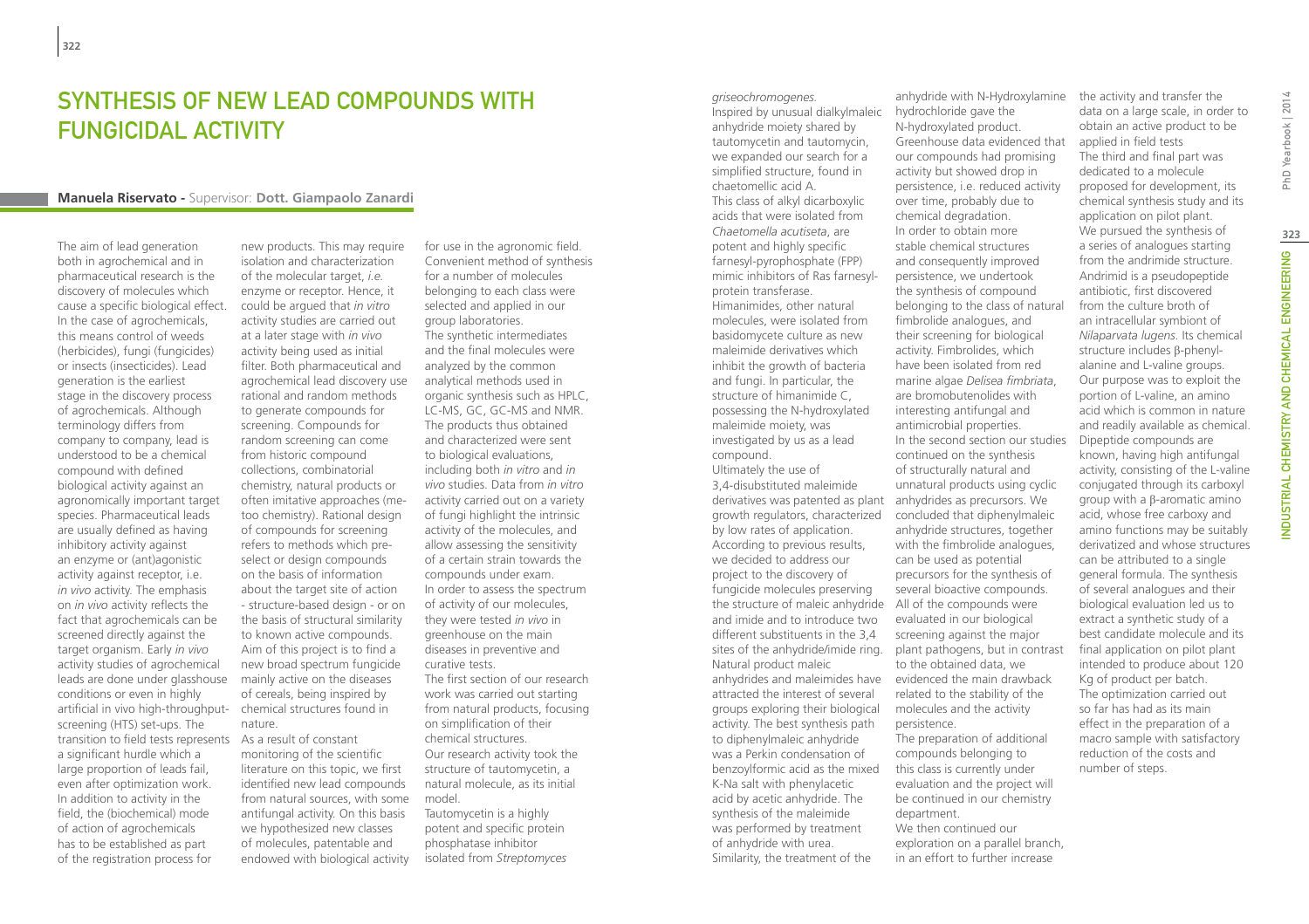# Experimental and Modeling Investigation of NH3 SCR reactions over V-based and Fe-, Cupromoted zeolite catalysts

### **Maria Pia Ruggeri -** Supervisor: **Prof. Isabella Nova**

 $NH_{3}$ -SCR is a well-established technology for NO<sub>x</sub> abatement from stationary sources, such as power plants. However, compliance of upcoming standard pollution regulations for Diesel engines both in European countries and in USA, requires the development and the application of aftertreatment systems which can effectively reduce NO<sub>x</sub> in transient conditions. Among the available  $t$ echnologies, the Urea/NH<sub>3</sub>-SCR has been successfully adapted in the last decades as a promising solution for  $NO_{x}$  abatement, from both heavy duty and light duty Diesel vehicles. This technology implies the use

of a catalyst and of a reducing agent provided in the form of a urea solution which rapidly decomposes, generating NH<sub>3</sub>, above 180 °C.

Typical catalysts used in the SCR aftertreatment systems are extruded monoliths of  $V_2O_5$  supported on TiO<sub>2</sub>/WO<sub>3</sub> and wash-coated honeycomb catalysts in which the active phase consists of a metal exchanged zeolite. In particular, Cu- and Fe- promoted zeolites exhibit good deNOx performance with good potential in increasing low temperature activity and catalyst stability at high temperatures. Since exhaust gases contain for the greater part NO, the main reaction occurring in this

systems is the Standard SCR reaction, in which  $NH<sub>3</sub>$  reacts in a stoichiometric 1:1 ratio with NO to give  $N_2$  and H<sub>2</sub>O as products.

However, considering realistic aftertreatment configurations, a DOC (Diesel Oxidation Catalyst) device is always placed upstream the SCR converter thus determining an increased  $NO<sub>2</sub>$ content in the exhaust, due to the occurrence of NO oxidation to  $NO<sub>2</sub>$ .

This greatly enhances the deNO<sub>x</sub> performance of the whole combined system, as onto the SCR catalyst the Fast SCR reaction (in which  $NH<sub>3</sub>$  reacts with equimolar amounts of NO and  $NO_2$  to give  $N_2$  and  $H_2$ O) becomes dominant, being well known as very active already at low temperatures (180-250°C). The mechanism of the Fast SCR reaction has been widely discussed in literature and a general agreement on a three-step mechanism has been achieved: i) NO<sub>2</sub> disproportionates to nitrites and nitrates; ii) NO reduces nitrates to nitrites; iii)  $NH_4NO_2$ , formed by interaction of  $NH<sub>3</sub>$ and nitrites, decomposes to  $N<sub>2</sub>$ and  $H_2O$ .

On the contrary, the Standard SCR mechanism is still object of debate. Indeed, a mechanistic proposal supported by several authors in literature, implies a two-step mechanism in which i)

NO is oxidized by  $O_2$  to NO<sub>2</sub> and ii) NO<sub>2</sub> reacts with additional NO according to the Fast SCR. Since Fast SCR is much faster than NO oxidation, the latter becomes the rate determining step of the whole Standard SCR process. This mechanism is consistent with the fact that SCR catalysts are reported to be active in NO oxidation. However, scattered experimental evidence available in literature contrasts with this hypothesis. Investigation of such fundamental aspects is, of course, of crucial importance for a better understanding of the SCR process and could provide important information for the development of improved catalysts, thus having a positive impact on the overall performance of SCR systems. Moreover, despite being already commercially available and successfully applied, the NH $_{\textrm{\tiny{3}}}$ -SCR technology still presents few aspects which could be improved from a practical point of view. As an example, the need for accurate predictive simulations of SCR converters behavior during the development of aftertreatment systems requires the applications of mathematical models accounting not only for catalytic activity, but also for physical phenomena such as mass transfer effects and diffusional limitations. Another important issue

regards catalyst ageing. Indeed, the understanding of ageing phenomena could lead to improvements in catalysts formulation. Furthermore, ageing phenomena, possibly occurring during real SCR applications, should be taken into account by effective mathematical models of SCR converters. Finally, the upcoming stringent

emission limits lead to a growing interest in expanding the operational temperature window of SCR catalysts. In fact, the need for urea injection sets a monolith revealed that mass technological limit of utilization of this technology above 180°C. affect  $NH<sub>3</sub>$  and  $NO<sub>x</sub>$  conversions On the other hand, at low temperatures, namely at the engine start up, considerable amounts of  $NO<sub>x</sub>$  are emitted and  $\top$  A very simplified approach exhaust temperature levels will become lower and lower with increasing fuel efficiency of the combustion engines. The aim of the present PhD thesis is the investigation and the elucidation of the abovementioned aspects related to the application of the NH<sub>3</sub>-SCR technology for Diesel exhaust aftertreatment. Research activities have included the experimental and modeling investigation of SCR reactivity over different catalytic commercial systems: V-based catalyst, Fe zeolite, Cu zeolite. A study performed on a commercial V-based extruded



**1. Mechanism of NO oxidation on the mechanical mixture of Fe-ZSM-5 and Ba/**  $AI<sub>2</sub>O<sub>3</sub>$ 

transfer limitations resistances to an extent depending on temperature and on the  $NO<sub>2</sub>/$ NO<sub>v</sub> feed content. was developed for the model description of hydrothermal ageing of a Fe zeolite commercial catalyst: a mathematical correlation between catalysts deactivation and ageing conditions was established and could be effectively used to generate model predictions of the SCR activity of aged catalysts. Phenomena occurring at the engine start up were successfully experimentally. reproduced at the lab scale on a Cu zeolite commercial SCR catalyst. The set of dedicated lab-scale experiments,

addressing the individual mechanistic steps, provided a full rationalization of the peculiar cold start phenomena observed in engine test bench runs. The mechanism of NO oxidation and Standard SCR was investigated by means of steady state data and in-situ DRIFT technique on a Cu-CHA catalyst. Moreover, an original technique, Chemical Trapping, was developed for the ex-situ mechanistic investigation of the same reactions on a Fe zeolite catalyst. A comprehensive mechanism for both NO oxidation and Standard SCR was formulated (§ Figure 1), which is able to account for all the phenomena observed

**325**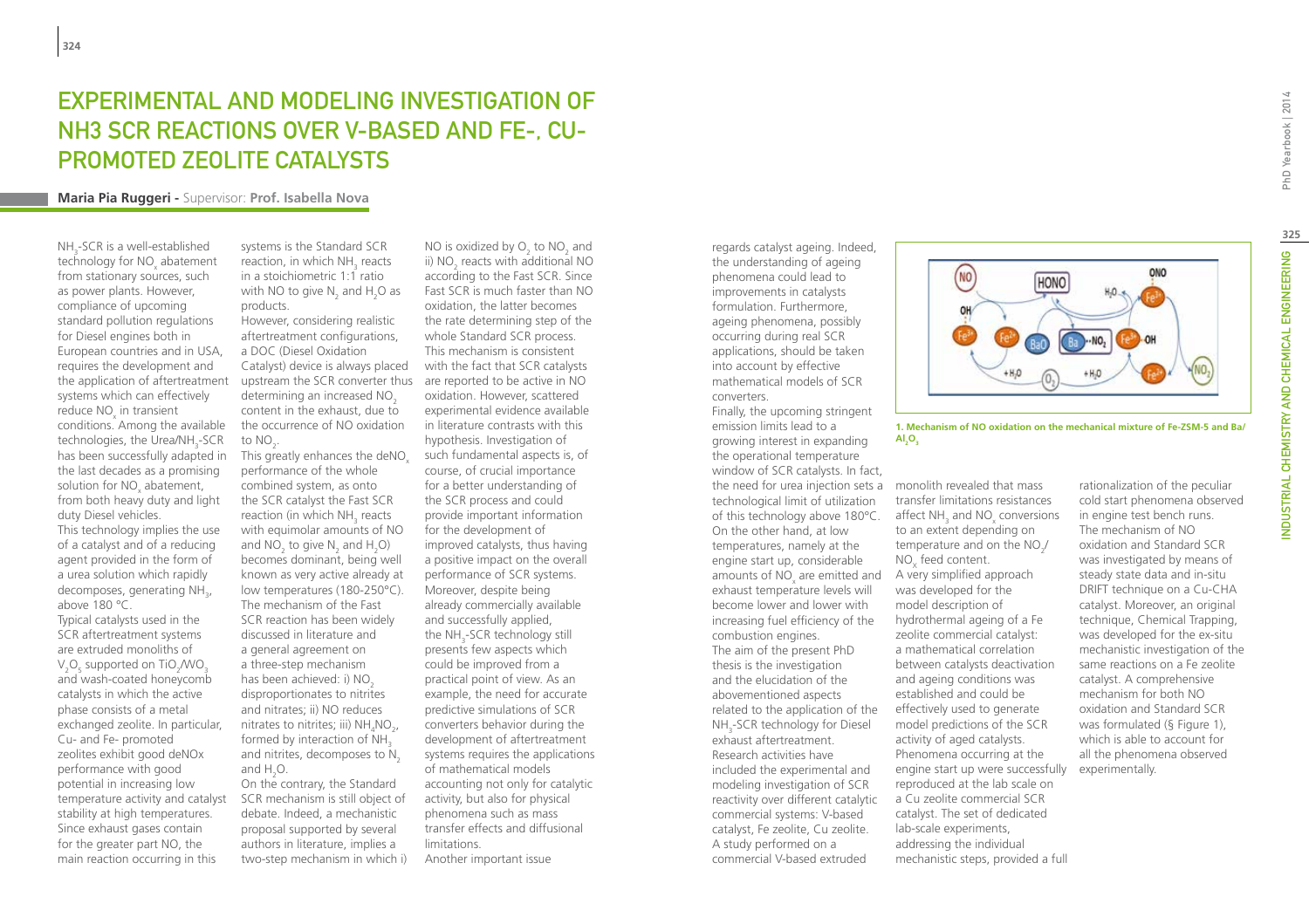# Engineering efficient materials for optoelectronic applications through halogen bonding

**Marco Saccone -** Supervisor: **Prof. P. Metrangolo**

The vast majority of supramolecular systems used for materials applications is based on the most common non-covalent interaction, namely hydrogen bonding, however in recent years another noncovalent interaction has been studied and applied in these systems, becoming more and more relevant: the halogen bonding (XB).

Halogen bonding could be defined as an attractive interaction between an electrophilic region associated with a halogen atom in a molecular entity and a nucleophilic region in another, or the same, molecular entity. Recent applications of XB in materials science includes for example the self-assembly of liquid crystal from starting molecules that don't display any mesomorphic behaviour, magnetic or conductive crystals and even luminescent materials. Even more recently, halogen bonding has been used for the assembly of supramolecular photoswitchable materials that proved to be more effective than their hydrogen bonded analogues.

Photoresponsive hydrogen bonded supramolecular polymers were extensively investigated by Priimagi and Vaapavuori. Very interesting results from a comparison between supramolecular



**1. The chemical structure of the azobenzenes used by the Italian-Finnish collaboration and the structure of the poly(4-vinylpyridine).**

polymers having hydrogen and halogen bonding donor azobenzene molecules were reported in 2012 by an Italianfinnish collaboration. In Fig. 1 are reported the materials used in that paper. Given the fact that it has basic sites that could interact with both hydrogen and halogen bonding donors, the poly(4 vinylpyridine) was used as polymer matrix. A new class of *push-pull* azobenzene molecules were designed and synthetized, having a fluorinated ring with a halogen atom in para position (para in respect to the azo group). The molecule with the H atom para to azo was also prepared as a control molecule. In these molecues the phenomenon of surface relief grating (SRG) formation was investigated. The SRG formation is a kind of photoinduced motion occurring mainly in

amorphous azopolymers: if a thin film is irradiated with an

optical interference pattern, the material starts to migrate and move away from high-intensity areas to form a replica of the incident irradiation in the form of a surface-relief grating (Fig. 2).

It was found that the SRG formation efficiency develops in the order **I> Br>> H** and also the surface modulation depth was superior in the iodine containing azobenzene. The nonfluorinated azophenol was used to compare an hydrogen bonded azobenzene with the new halogen bonded systems, and quite surprisingly, the halogen bonded azobenzene with the iodine atom was superior to the azophenol, despite the fact that the latter is much strongly bound to the polymer matrix.

In this thesis I discuss about three topics.

The first deals with halogen bonded photoresponsive polymers: the objective is to extend the work that has been done in this direction and that is described previously. This extension features a more appropriate and consistent comparison between perfluorinated azobenzene molecules containing halogen atoms (Fig. 1 center) and the perfluorinated equivalent of the azophenol dye (Fig. 1 left). By comparing the SRG formation



**2. Experimental setup for the inscription of surface-relief gratings. λ/2 and λ/4 denote wave plates that are used to control the polarization of the irradiation beam, and M refers to a mirror that reflects half of the incident beam onto the sample to form the interference pattern.**

efficiency in the polymer-dye complexes I demonstrated that halogen bonding unequivocally surpasses hydrogen bonding in driving surface patterning phenomena.

The second topic is related to the first and is totally new: I designed and obtained the first supramolecular small-molecule complex capable to display not only highly efficient SRG formation but also an high degree of photoalignment. This complex displays a nematic liquid crystalline phase that is known to enhance the degree of photoinduced anisotropy (photoalignment). The complex is assembled combining the perfluoro-azobenzene bearing a iodine atom reported in Fig. 1 and a derivative of the 4-alcoxystilbazole which is a known promesogenic molecule.

The complex is thus halogen bonded and, as I said previously, halogen bonding promotes an efficient photoinduced mass transport on thin azobenzene films upon irradiation with an interference pattern of light.

The third topic consists in the halogen bonding driven self-assembly of novel supramolecular architectures for application in the field of liquid crystals and photomechanics. For this purpose, molecules such as 1,2,4-oxadiazole heterocycles and perfluorinated azobenzene derivatives, were employed.

To accomplish these objectives, a wide range of methodologies were employed. I started with the synthesis of all the molecules used in these studies, followed by a complete spectroscopic characterization that includes

also single crystal and powder x-ray diffraction. I investigated the optical properties at the department of Applied Physics in Aalto university together with Dr. Arri Priimagi and under his supervision. Atomic force microscopy was employed to probe the SRG formation in polymers and liquid crystals and polarized optical microscopy was used to assess the features of the mesophases.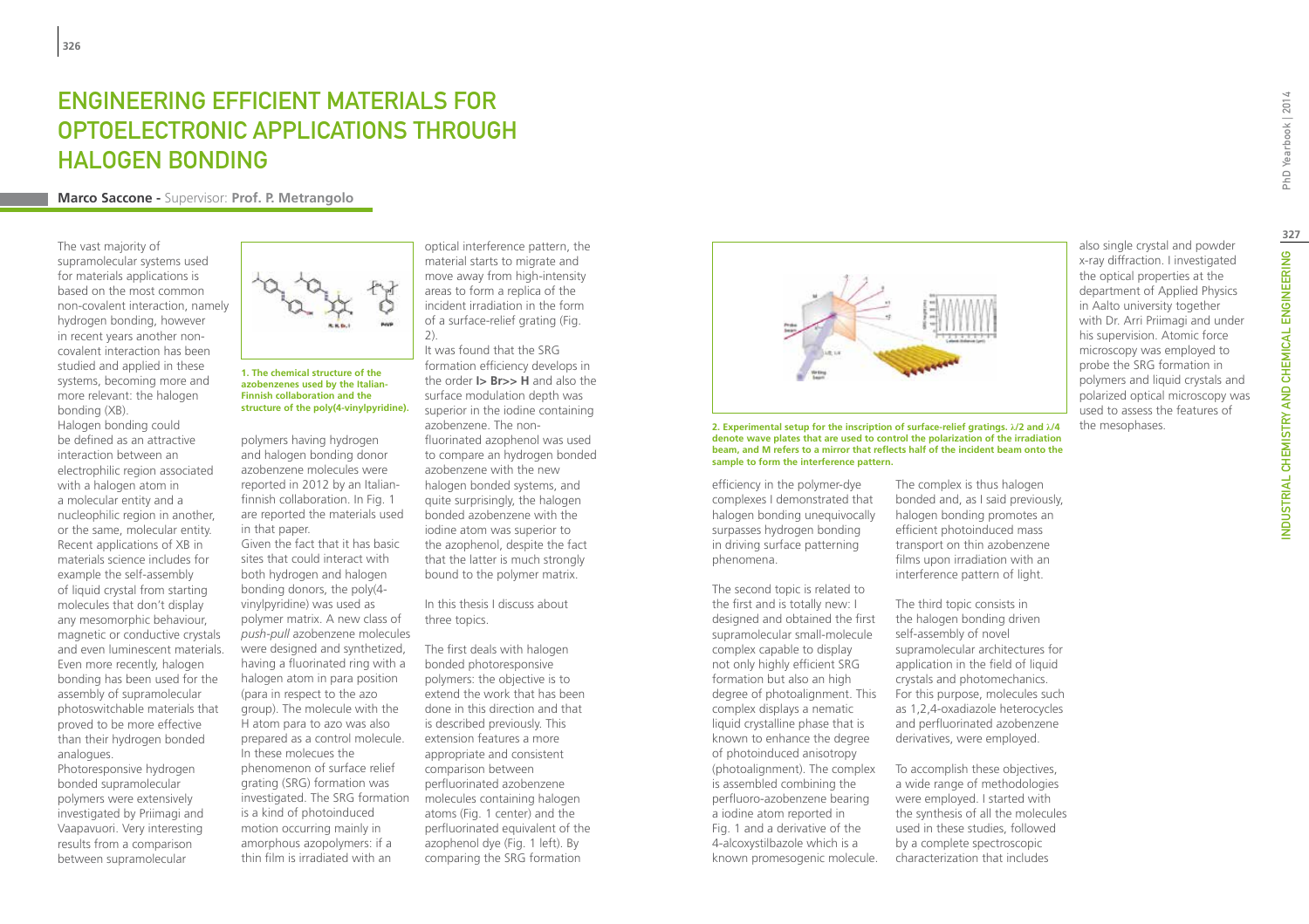### Optical correlation techniques in gels and biological systems

#### **Eleonora Secchi -** Supervisor: **Prof. Roberto Piazza**

The characteristic microscopic length scales comparable to the wavelength of light makes "soft" materials like colloidal sols and gels suitable to be investigated by optical methods. While earlier structural and dynamic investigations have mostly relied Dynamic Light Scattering (DLS), in the past few years real-space visualization methods have provided novel insights about colloidal structures. Whereas a DLS setup require a laser and sophisticated electronic units, one of main advantages of microscopy studies is that they can be carried on using widespread commercial instrumentation. Yet, several concepts in Fourier and statistical optics on which static and dynamic light scattering are based can be profitably exploited to turn a microscope into a much more powerful instrument than a simple visualization tool. Two recently developed techniques, Photon Correlation Imaging (PCI) and Differential Dynamic Microscopy (DDM), have helped bridging the gap between real-space imaging and DLS. In PCI, the image of the sample is formed on a 2D detector by the laser light scattered in a narrow range of scattering vectors; this configuration allows to study the sample dynamics by means of a correlation analysis quite similar to DLS, but retaining at the

same time the spatial resolution typical of imaging techniques. DDM, conversely, allows gaining dynamic information equivalent to that obtained in DLS experiments by processing microscopy images using Fourier optics. Both techniques basically measure statistical fluctuations, describing them in terms of correlation. Correlations and fluctuations are related to the concepts of spatial and temporal source, which limits the coherence of an optical radiation field, which are exploited in this PhD thesis to develop particle velocimetry techniques, and to apply them to the investigation of three distinct subjects in soft matter science. Combining of the power of a well-established intensity correlation technique like DLS with standard microscope imaging, we have developed a new velocimetry technique, named **Ghost Particle Velocimetry (GPV)**. This new approach is based on imaging the scattering speckle pattern generated by a flowing suspension, wherefrom the full velocity field can be reconstructed by evaluating spatial cross-correlations of the difference of two images acquired at closely related times. The novelty of this approach is that we track the motion of the speckle pattern rather than that of "seed" particles: hence, the size of the seeded particles,

which just play the role of scatterers can be much smaller than the resolution limit of an optical microscope. The addition of tracers is not even necessarily required, since the speckle pattern to be tracked may be directly generated by sufficiently strong refractive index fluctuations in the investigated system. Thanks to the partial coherence of the white light longitudinal spatial coherence, only a limited region of the sample along the direction *z* of the optical axis is probed, which in fact yields a rather good 3D spatial resolution of the velocity field even along *z*. Besides, such a limited longitudinal coherence of the source makes the technique suitable to investigate turbid sample with negligible multiple scattering effects. GPV can readily be performed using a standard optical microscope, but a setup suitable to investigate much larger samples can also be implemented by simply illuminating the sample with a LED source, and collecting the transmitted light through a stopped down optics. As I shall explain in detail in the remaining part of this report, these very generic requirements allow to apply the technique manifold systems. The subject of the first part of

my work is an experimental analysis of the **sedimentation** 

#### **of colloidal gels**, an

extensively studied topic for both fundamental and practical reason. Colloidal gels are viscoelastic systems that yield under a weak stress, due for instance to their own weight. Aim of the investigation has been obtaining a comprehensive restructuring effects, a detailed description of the structure and restructuring kinetics under gravity of weak colloidal gels using a combination of several optical techniques, (DLS, PCI, polarimetry, and video imaging) allowing to access complementary information about the sample. We first mapped the phase behavior of the system, and in particular the region where a liquid-liquid (L-L) separation is observed. Within the L-L coexistence region, a kinetic arrest of the spinodal decomposition process leads to the formation of disordered gels, whose susceptibility to gravity was found to depend on the location within the phase-separation region. At low particle and/or depletant the gel network breaks into free-falling clusters that re-compact into a dense, slowly restructuring amorphous solid. A novel evidence concerns the shape of the kinetic sedimentation profile, showing two distinct columns where the particle concentration is roughly uniform and characterized by completely different internal dynamics. At higher MFA or surfactant concentration, the gel compresses uniformly, forming a column with increasing particle concentration, surprisingly behaving as a solid, rather than a fluid-like structure. Optical correlation methods were then used to investigate **ionic-bond polymer gels** 

made of **alginate,** which typify a large class of bio-gels stabilized by non-covalent cross links that display, after they are synthesized, a consistent spontaneous restructuring kinetics. In order to understand gelation kinetic and subsequent optical study of alginate gels generated by slow perfusion of CaCl<sub>2</sub>, was performed using PCI. Since the macroscopic elasto-mechanical properties of the gel keep trace of the evolution of the microscopic dynamics, this optical analysis was supplemented with uniaxial compression test and stress relaxation tests, performed on samples kept in the gelation bath for variable times. The gelling kinetics displays a peculiar non-diffusive behavior, and the subsequent restructuring of the gel structure shares several features in common with the aging of colloidal gels, in particular for what concerns the occurrence of heterogeneous dynamics effects. The comparative analysis of the gel macroscopic mechanical properties at different aging stages further highlights distinctive effects arising from the non-permanent nature of the bonds. In the third part of this thesis, I have investigated systems made of "self-propelling" Brownian particles, namely, **concentrated suspensions of bacteria**. A suspension of

motile bacteria is the simplest realization of "active" matter and represents a convenient experimental and theoretical model to examine fundamental aspects of collective behavior, such as that exhibited by swarming microorganisms, fish

schools, flocks of birds and even pedestrian crowds. Concentrated bacterial suspensions often exhibit emergent patterns and self-organization that are not shared by "passive" systems, such as swarms and vortices, which shed light on the subtle interplay between hydrodynamic interactions, oxygen consumption, chemotaxis, diffusion of nutrients and mixing. Nontrivial properties come from the collective dynamics, including dynamic instability, nontrivial stress-strain relations and viscosity reduction. We obtained a detailed characterization of bacterial flow patterns using GPV, without tracers addition. In particular, we have investigated the effect of flow on a concentrated suspension in accurately controlled laminar flow conditions generated in a microfluidic channel. The effect of a shear flow has been tested on concentrated active and inactive suspensions at different concentrations. The shape of the average velocity profile changes in time, displaying an intermittent-flow behavior, which is detected only for suspensions of living bacteria and can be ascribed to the formation of coherent structure and local reduction of the solution viscosity.